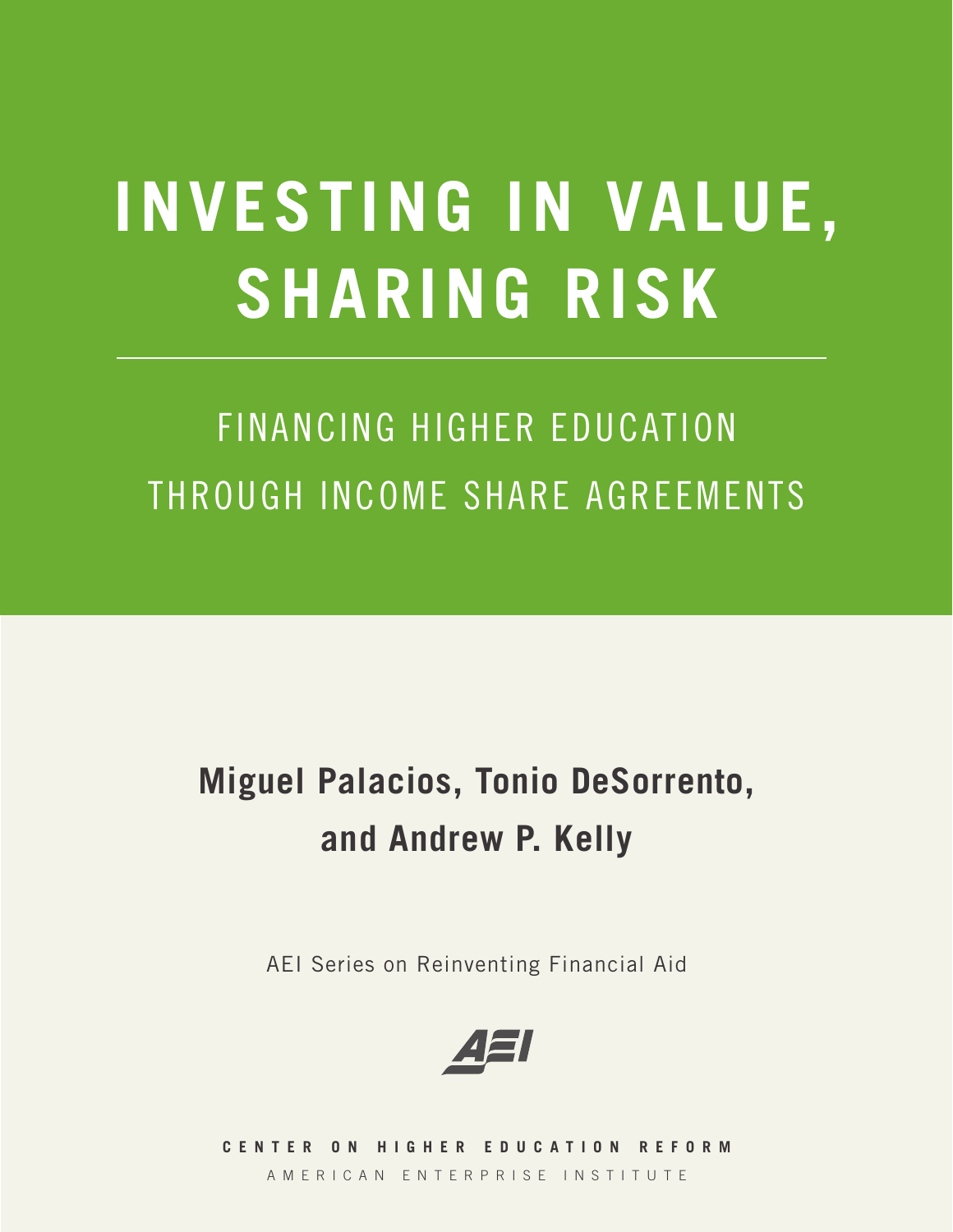# **INVESTING IN VALUE, SHARING RISK**

### FINANCING HIGHER EDUCATION THROUGH INCOME SHARE AGREEMENTS

### **Miguel Palacios, Tonio DeSorrento, and Andrew P. Kelly**

**February 2014**

AEI Series on Reinventing Financial Aid



**C E N T E R O N H I G H E R E D U C A T I O N R E F O R M**  AMERICAN ENTERPRISE INSTITUTE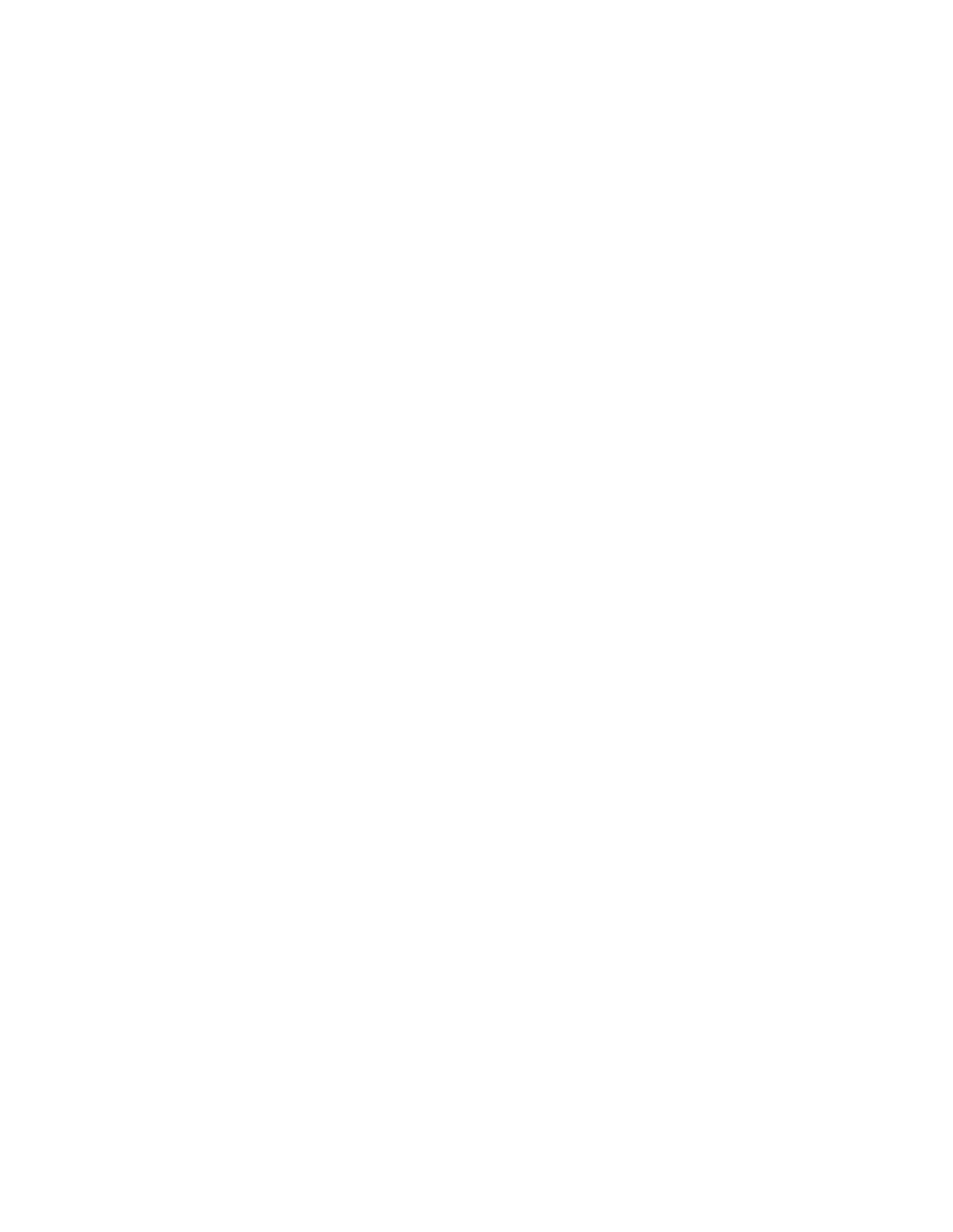### **Executive Summary**

Income Share Agreements (ISAs) are financial instru-<br>ments for the private financing of higher education. ncome Share Agreements (ISAs) are financial instru-With an ISA, an investor or other organization provides a student with financing for higher education in exchange for a percentage of the student's future income for a defined period of time after the student finishes school. Unlike a loan, there is no principal balance to repay with an ISA: depending on the level of success after school, the student may ultimately pay more or less than the amount financed.

ISAs are better suited for student financing than traditional student loans. Investing in higher education is risky, meaning the outcome of investing in students is highly uncertain. Loans are not ideal for financing an individual's education because they cap payments to the lender while forcing the student to bear too much risk. On the lender side, this means that the private student-loan lenders undersupply credit (even for students with good prospects) without some kind of government guaranty or subsidy. On the student side, traditional private student loans force students to bear significant risk of financial ruin if their educational investment does not pay off and they do not earn enough income to repay their debt with interest.

*Note: Miguel Palacios is an assistant professor of finance at the Vanderbilt University Owen Graduate School of Management. He is a cofounder of Lumni, a company that has used ISAs to finance higher education students in multiple Latin American countries and the United States. Tonio DeSorrento is deputy general counsel of Social Finance Inc. (SoFi.com). He is a former employee of Pave.com, a US-based company that helps students finance higher education with the help of outside investors, and he is former outside counsel to Lumni USA, Upstart.com, and 13th Avenue Funding. All these companies support financing higher education with ISAs. The views expressed in the paper are those of the authors alone and do not represent positions held by current or previous employers.*

In capital markets, risky investments are typically funded with equity instruments where the investor shares in the profit (and the loss) of an investment. Borrowing from this payment structure (but without the ownership aspects of traditional equity instruments), an ISA has students pay more if they are successful in exchange for paying less if their educational investment does not pan out. This provides strong downside protections for students while making it easier for students of all backgrounds to obtain financing compared to the undersupply of credit that occurs with traditional private student loans.

In addition, because ISA investors earn a profit only when a student is successful, they offer students better terms for programs that are expected to be of high value and have strong incentives to support students both during school and after graduation. This process gives students strong signals about which programs and fields are most likely to help them be successful. It would also help stem tuition inflation and improve the efficiency of the higher education system by rewarding high-quality, low-cost programs.

In short, ISAs offer the following virtues:

- They make financing available to students of all backgrounds for worthwhile educational programs without requiring a government guaranty or subsidy.
- They offer students strong repayment protections similar to the income-based repayment option for federal student loans.
- They improve the efficiency of the higher education system by channeling students to highquality, low-cost programs.
- They help students navigate to programs that will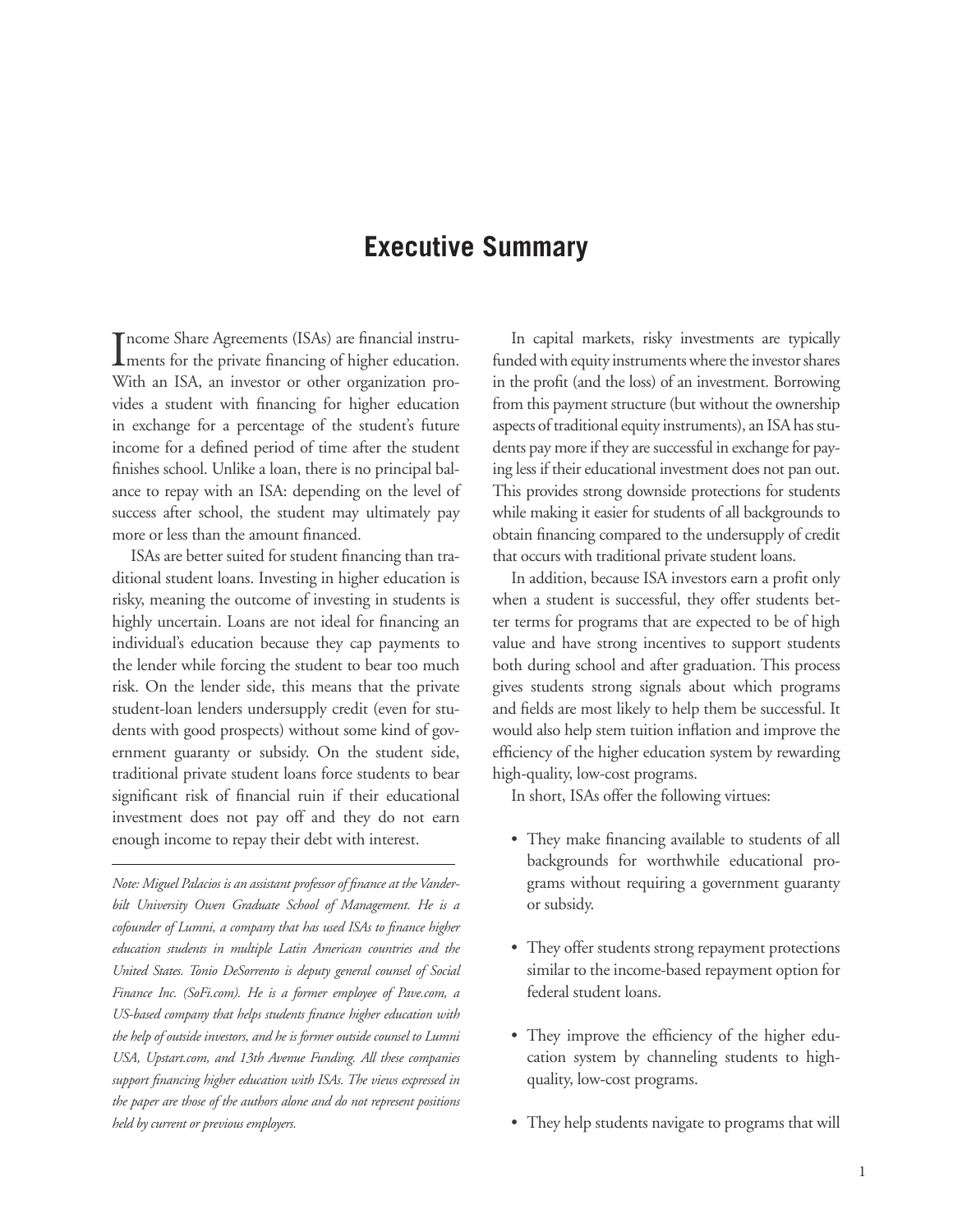help them find a job and succeed in the workforce.

- Because no taxpayer dollars are put at risk, ISAs open a space for innovative educational providers who are currently shut out of the federal financial aid process through accreditation and other regulatory barriers.
- ISA investors have strong incentives to support the students they have funded during school—via advising, mentoring, and career counseling—as well as after graduation.

The federal student loan system was created decades ago as an attempt to address some of the failures with private student loans described above. Because federal loans are available with essentially no underwriting criteria, students of all backgrounds have access to the credit they need to go to school. And, more recently, programs such as income-based repayment provide students with strong protections against the downside risk of investing in higher education.

Nevertheless, federal student loans help undergraduate students only up to the Stafford loan limits, leaving many students with only private loans or Parent PLUS loans above those limits, both of which are highly problematic. In addition, because they are available to students with virtually no assessment of the students' ability to repay, federal loans likely exacerbate problems with overborrowing, putting students and taxpayers at risk and contributing to tuition inflation.

Federal student loans have become an essential component of student access to higher education. Still, for many students, federal loans are inadequate for their financing needs, and simply raising federal loan limits risks exacerbating issues with overborrowing and tuition inflation. Therefore, students need access to additional financing tools they can effectively pair with federal student loans to meet their higher education financing needs. ISAs are not currently a full substitute for federal student aid programs, but they can help correct some of the existing system's shortcomings and improve student outcomes. As ISAs take root and expand, policymakers will have opportunities to think

more expansively about their role in higher education finance.

Therefore, policymakers should take the following steps to facilitate the growth of ISAs as a new financing option for students:

- **1. Legal Clarity.** There is significant legal uncertainty regarding the treatment of ISA contracts. Although some small firms are testing this market, this uncertainty has made it difficult to attract investors and has prevented the market from developing on a larger scale. Congress should take steps to provide legal clarity regarding the treatment of these contracts.
- **2. Loan Limits.** Instead of allowing students and parents to borrow up to an institution's cost of attendance through federal PLUS loans, policymakers should put reasonable loan limits in place for federal student loans and implement reforms that allow ISAs and state-based Pay It Forward arrangements (which are essentially state-funded ISAs) to emerge. These reforms would give students a suite of robust financing options to take advantage of without the downsides of unlimited borrowing through the federal program.
- **3. Interaction with Federal Student Loans.** Congress should make several modifications to federal student loans to both simplify and improve the repayment process for students while eliminating barriers that would make it difficult for students to pair federal loans with other financing tools such as ISAs and Pay It Forward arrangements.
- **4. Data.** Policymakers should repeal the ban on student unit records and allow for the collection and dissemination of data on the labor market outcomes of graduates from different institutions and fields of study, without infringing on student privacy. Markets function much more effectively with good data, and right now there is a dearth of information available on the outcomes at different postsecondary programs.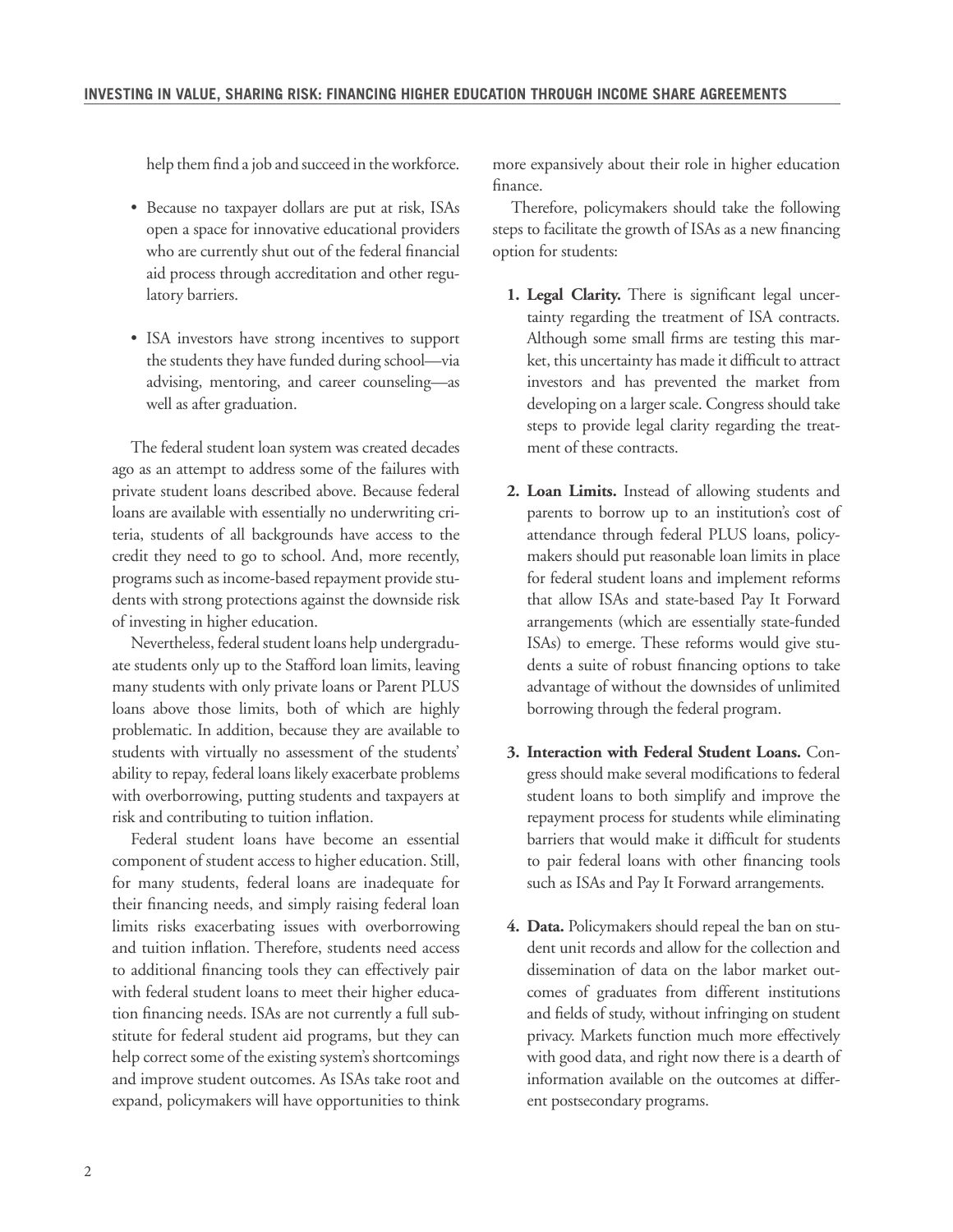### **Investing in Value, Sharing Risk: Financing Higher Education through Income Share Agreements**

*Miguel Palacios, Tonio DeSorrento, and Andrew P. Kelly*

Mounting student debt and rising tuition costs have combined to put student financial aid reform on the national agenda. The amount of federal student loan debt outstanding reached \$1 trillion in summer 2013, fueled by increases in enrollment and skyrocketing college tuition prices.<sup>1</sup> If you add in private student loans, the debt number is even larger. The average borrower now owes \$25,000, and delinquency rates reached 12 percent in 2013.<sup>2</sup> We can put that number in context by noting that delinquency rates on home mortgages at the height of the housing crisis were less than 10 percent.3 The Consumer Financial Protection Bureau estimates that 22 percent of federal loan borrowers who have entered repayment are either in default or forbearance.<sup>4</sup>

Despite the panicked rhetoric, student debt is not a problem in and of itself. It becomes a problem when the economic returns to the program financed by the debt are not large enough to pay it off. Unfortunately for graduates, debt loads have been growing at the same time good-paying jobs have been harder to find. To be sure, these troubles have much to do with the Great Recession. But some evidence indicates a longer-term trend as well. In a recent analysis of Census Bureau data, three economists from the Federal Reserve Bank of New York found that the underemployment rate for recent college graduates has grown steadily since 2001. The share of underemployed graduates working parttime or low-skilled jobs has also grown over that time, while the proportion working in high-wage positions has declined.5

Numbers such as these have spawned talk of a "student loan bubble" and raised questions about the sustainability of our traditional approach to student finance. Federal student loans are not subject to underwriting, meaning students can borrow to attend any accredited program they wish, regardless of the likely return on that investment. Undergraduates are subject to strict loan limits, meaning they must often use federal loans given to their parents and private loans to supplement their aid package. Under the federal PLUS program, parents of college students who pass a minimal credit check are eligible to borrow an unlimited amount up to the cost of attendance, again without reference to the program in question. And when students finish school or drop out, the usual 10-year repayment plan for federal loans demands the largest portion of their monthly income at the beginning of their career, when they are least able to afford it. Income-based repayment (IBR) programs can help alleviate some of these repayment issues, but they do nothing to help students avoid bad investments in the first place, and they entail costs for the federal government.

In response, reform-minded federal policymakers have typically focused on "fixing" student loan policies. But perhaps it is better to think more creatively about the way we finance higher education. Enter Income Share Agreements (ISAs), financial instruments for the private financing of higher education.<sup>6</sup> With an ISA, investors provide students with financing for higher education in exchange for a percentage of their future income for a defined period of time after they finish school. Unlike a loan, there is no principal balance to repay with an ISA: depending on the student's level of success after school, the individual may ultimately pay more or less than the amount financed.

Traditional student loans are problematic as a tool for financing higher education. Without government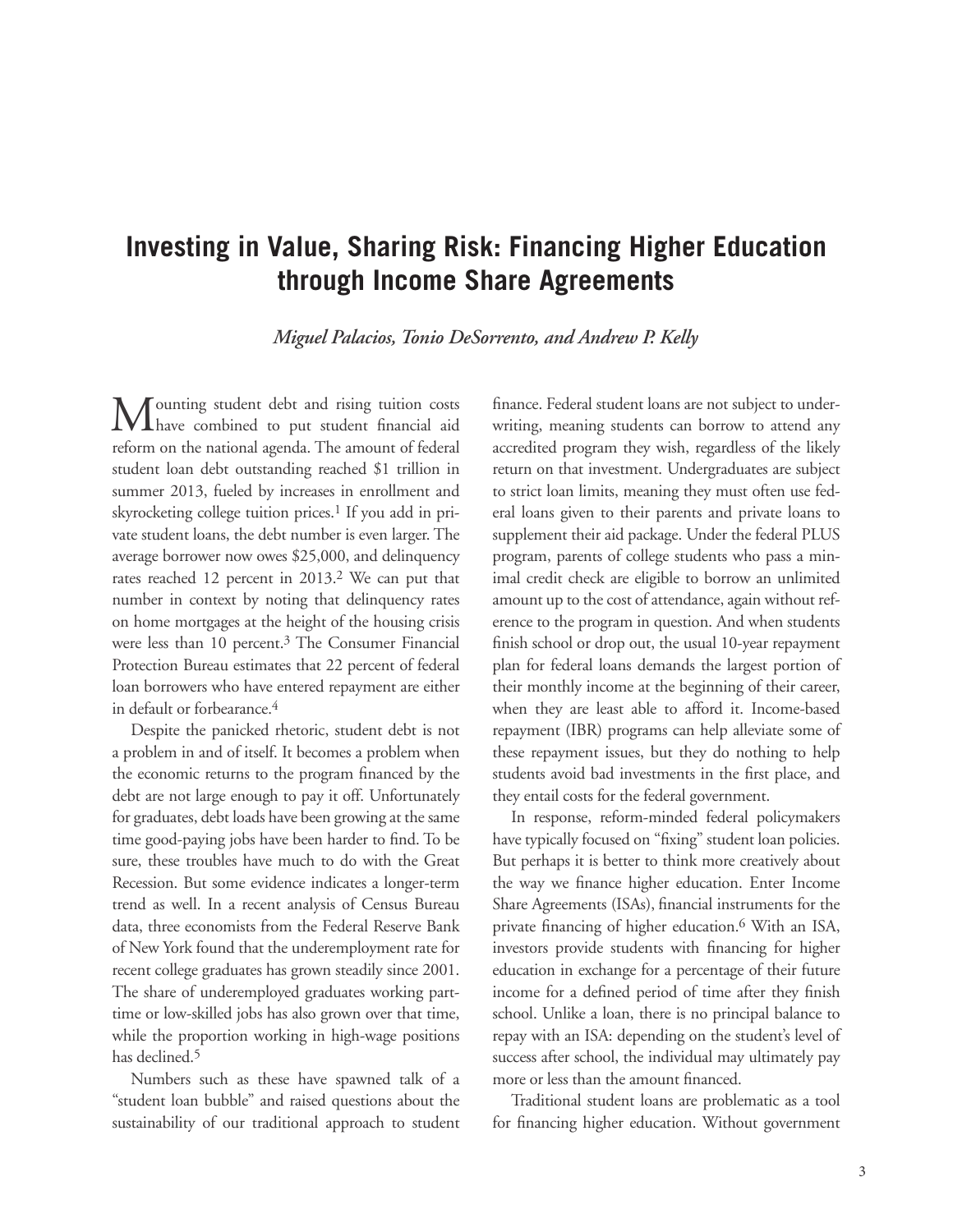intervention, private lenders will not supply enough credit, and at a relatively high cost, even to students with good prospects. The fixed-payment structure of traditional student loans also provides little protection to students who struggle during repayment. In contrast, ISAs would provide students with sufficient financing based on their future potential rather than their family circumstances, repayment protections similar to the IBR option available for federal student loans, and clear signals to students upfront about the expected value of the program they are pursuing.

The growth of ISAs as an option for students would translate into more opportunities and better protections for students pursuing higher education, particularly students from lower-income households. Also, by driving students toward institutions and programs that are likely to provide them with good educational value, this tool will help stem tuition inflation because it will reward high-quality, low-cost programs while limiting the generosity or availability of financing to lowperforming programs. For the same reason, this option will also help students choose a program that is likely to lead to a job after graduation.

In contrast, the existing system of student loans does none of these things. A student can get the same federal loan for any accredited program, regardless of how likely the student is to be successful. Parent PLUS loans allow families to borrow up to the cost of attendance, placing no pressure on institutions to keep tuition low and fueling the college cost spiral. Students struggling today with these ever-increasing tuition costs and the potential for severe repayment burdens would benefit from a different financing tool that is better aligned with their interests. Compared to the current system, ISAs could be a welcome addition to higher education finance.

This paper discusses the shortcomings of traditional student loans and the reasons that income-based financing instruments are better suited for students' needs. The central point is that if we want to ensure that talented students, regardless of their backgrounds, have access to the education that will give them the skills to succeed in the labor force, ISAs are a worthwhile alternative to the traditional approach. They provide the necessary resources, shield students from hardship if they do not succeed, and provide an incentive for graduates to choose a degree and institution that will increase their likelihood of success. Although the development of ISAs requires minimal, if any, resources from government, government regulation and policy can serve as barriers to the growth of innovative new products. This paper identifies current barriers and recommends a number of steps policymakers can take to foster the development of this financing option.

#### **Market and Government Failure in the Financing of Education**

Individuals pursue higher education for many reasons. The enjoyment of learning and the value of the college experience are good reasons by themselves. For most students, though, education is primarily an investment in human capital that increases their future earning potential. In the 2012 Survey of American Freshman administered by the University of California, Los Angeles, a survey conducted every year for the past five decades, 88 percent of incoming students reported they enrolled in college to better their job prospects—a record high.7 Society also benefits from higher rates of educational attainment—both in terms of increased tax revenues and contributions to civic and social life although the magnitude of these benefits is still a matter of debate.

To the degree that an educational program provides public benefits, society should provide subsidies in line with those benefits. Following that logic, some countries provide public higher education for free or at a very low cost. Yet, given budgetary constraints, these countries are forced to tightly ration access, partially defeating their effort to promote investment in higher education. In contrast, America's postsecondary system is open access, serving any student with a high school degree, and features many private institutions. The result is a system where a large fraction of the population benefits, but not enough to cover the full costs of most programs, and as a result most students have to pay the difference through tuition and other fees.8 Although some students may be able to pay these costs out of pocket, many, if not most, cannot afford to do so. In these cases it makes sense for the student to finance some or all of the remaining costs,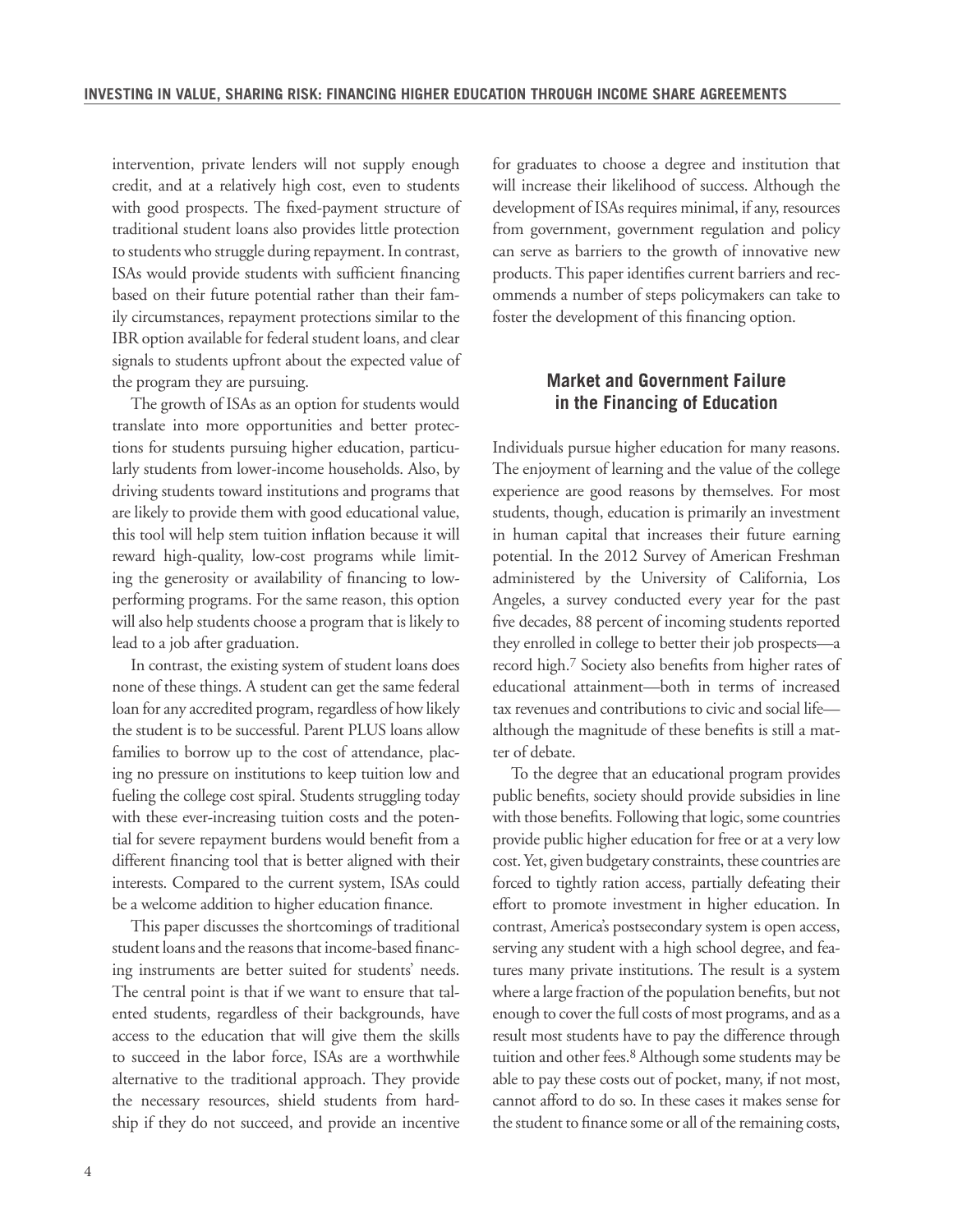assuming the student's expected future earnings will be high enough to repay the amounts financed without undue financial hardship.

The traditional mechanism used for this purpose is fixed-payment student loans, similar to a loan someone might take for a mortgage or a car. Unfortunately, however, student financing is much riskier; lenders and students have a difficult time knowing, a priori, what the likely outcome is. This uncertainty means that student loans are poorly suited for this task.

An example will help clarify. Consider Claire, a low-income, high-achieving high school senior who plans to major in business administration at Local Institute. Local Institute costs \$10,000 a year, an extraordinarily high amount given her family's means. In a world without federally subsidized loans, Claire funds her education with a traditional private loan (say, principal of \$10,000, interest rate of 6.8 percent, 120 monthly payments).

What happens to Claire after graduation? She will have to pay about \$120 monthly for 10 years. If her starting salary is surprisingly high, then paying \$120 will be easy, and Claire will enjoy most of the fruits of her investment. On the other hand, if her starting salary is surprisingly low, then the loan's fixed payments become a burden; Claire invested heavily in her education and is now in a tough spot. She might have to file for bankruptcy, with all the associated costs, and still might not be able to discharge this particular loan, as student loans are not treated the same way as other loans under the law. And that is if Claire can get a loan at all. Lenders, recognizing that Claire might not be able to repay, will either not make credit available at all, will ask for a relatively high amount of interest, or, as frequently occurs, require a creditworthy co-signer. Even if she can get credit, Claire might decide that it is better to start working than to take such a risk. What could have been a worthwhile investment in education never takes place.

This example illustrates why, absent government intervention, loans available to students will be relatively expensive or not available at all and why the willingness of students to invest in education is less than what would be optimal. In addition, although some would argue that this is a good thing—that we currently have an oversupply of credit and too many students going

to college at too high a price—we should note that in the absence of government intervention, the credit constraints associated with private loans lead to an *undersupply* of credit, meaning that many students qualified to attend college would not be able to obtain financing. But even when the investment does take place, the fixed-payment structure of student loans forces students to bear all the risk of financial ruin should their educational investment not pan out.

*Students struggling today with these everincreasing tuition costs and the potential for severe repayment burdens would benefit from a different financing tool that is better aligned with their interests.* 

The basic problem is, of course, the level of uncertainty that surrounds investments in higher education and the intangible nature of human capital. To understand this uncertainty better, consider the contrast between investing in education and investing in a tangible asset such as a house. Whereas a house is relatively easy to value using prices of similar properties available nearby and historic transaction prices for the same house, the value of college is far less certain. No comparable transaction can be used to arrive at a precise estimate.<sup>9</sup> Some students fail to complete their studies, others' skills become obsolete, and many choose career paths with low earning potential. Furthermore, whereas students have enjoyed the benefits of living in a home or a particular neighborhood for most of their lives and therefore understand those benefits, those same students have no personal experience with the benefits of additional education a priori.

A second source of uncertainty stems from the illiquidity of an educational investment. If a homeowner cannot continue making mortgage payments, the owner has the option to sell the home. Moreover, the lender is able to hold the house as collateral for the loan so that if the owner refuses to sell it, the lender can take possession. By contrast (fortunately), students cannot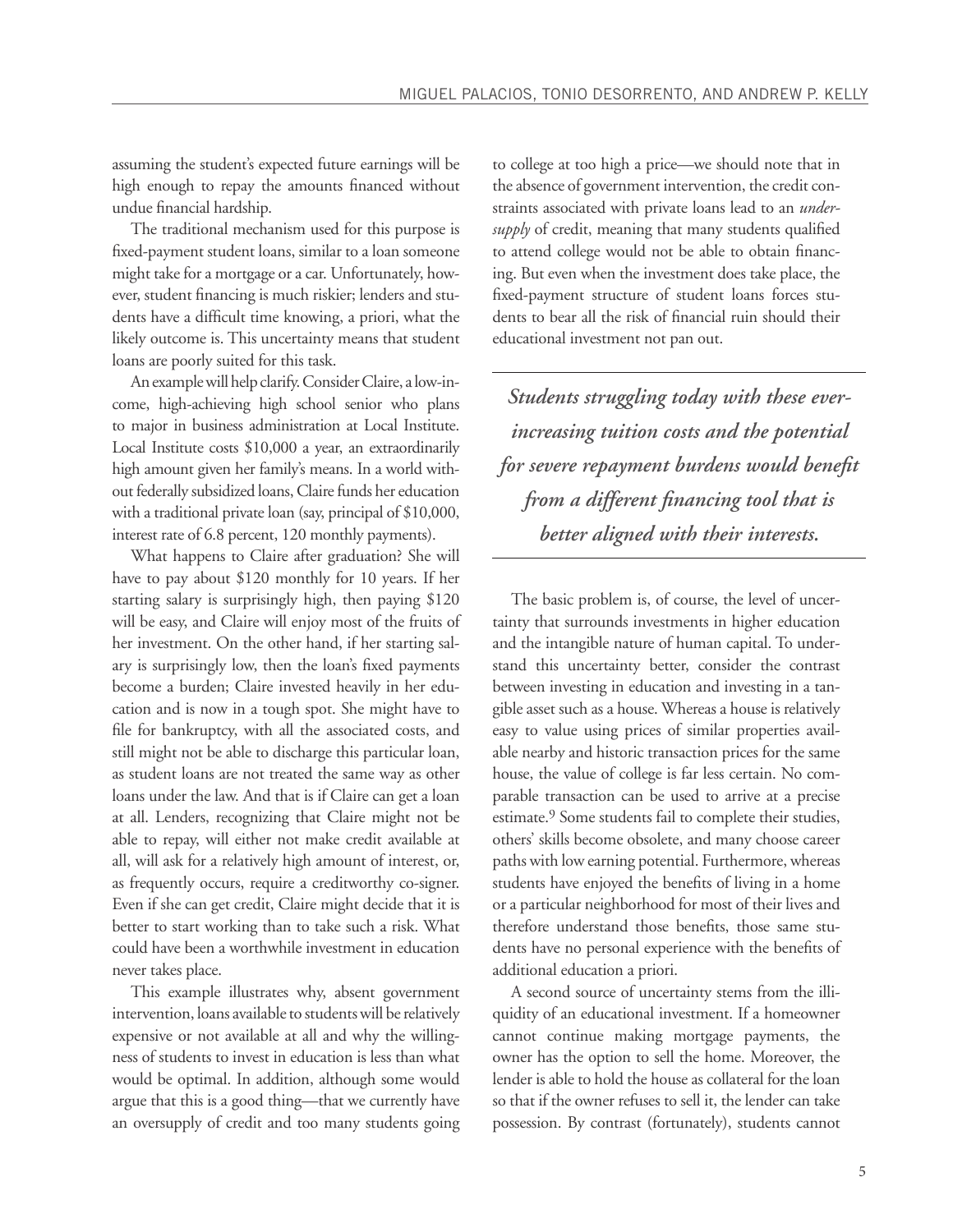sell themselves or offer themselves as collateral for an investment in their human capital.

The difficulty of valuing the investment and the illiquid nature of the asset make student loans very risky for borrowers. Not surprisingly, private student loans have not played a significant role in the financing of higher education.10 Private student loans represented less than 7 percent of the \$112 billion in student loan originations in 2010–11. Even this number overstates the extent of the private student loan market, however, because 90 percent of these loans were co-signed, making them less like student loans (which would be provided on the basis of each student's future earning potential) and more like unsecured consumer debt that is only available to families with good credit.<sup>11</sup> Unless these underlying market failures are addressed, the involvement of private capital in financing higher education will remain small.

These issues have been discussed for more than half a century, and measures to address them have been proposed at least since the 1950s.12 ISAs were laid out as an alternative by Milton Friedman in 1955, yet the federal government chose to introduce subsidized loans instead, and they became the main means for financing higher education.<sup>13</sup>

Federal loans do provide access to financing where the private market would not, and they now feature back-end protections such as income-based repayment. Unfortunately, federal loans leave other problems unaddressed while introducing new issues. These issues are as follows:

**• Credit Constraints.** Because any eligible student can get federal student loans for an eligible program, federal loans help ensure that students have access to loan capital regardless of family background. Nevertheless, for undergraduates, this is only true up to the loan limits for federal Stafford loans, which for most dependent students are fairly low.14 Thus students frequently cannot obtain enough financing through Stafford loans to pay for their program and must resort to private loans or, through their parents, federal Parent PLUS loans. Parent PLUS loans are particularly problematic. They carry high interest rates, offer

few protections, and allow parents to borrow up to the cost of attendance but have no aggregate limit. So long as they have a child in college and pass a credit check, parents can borrow an unlimited amount in PLUS loans. These loose underwriting criteria can lead many parents to borrow more than they will be able to repay and provide little incentive to keep tuition prices low.15

**• Risk.** The IBR program, an option for federal student loans, helps protect students from the downside risk of investing in higher education. It provides protection against both liquidity risk the possibility that a student may not be able to afford monthly payments at a given point—and income risk—the possibility that a student's education will never generate enough income for the student to pay the loan and interest without undue financial hardship. IBR is essentially a partial implementation of Milton Friedman's idea.

Because of its current structure and complexity, however, IBR is both underused by many students who could benefit from it, particularly low income ones, and overly generous to graduate students with high debts.16 Under the federal Grad PLUS loan program, students can borrow up to the cost of attendance with no aggregate limit, and these loans qualify for IBR and loan forgiveness. As such, current policy benefits highincome, high-debt borrowers more than those with low incomes and less debt.<sup>17</sup> Efforts to simplify and expand IBR while also making the program fiscally sustainable are worthwhile and will help students. Nonetheless, even with these reforms, because IBR is only available for federal Stafford loans and Grad PLUS loans, undergraduate students would still face significant downside risk for any non-Stafford loans they take to cover costs above Stafford limits.

**• Value.** Federal student loans, even those with the IBR option, do not give students much information about the expected value of a program they are pursuing. In addition, because credit is provided without any underwriting based on the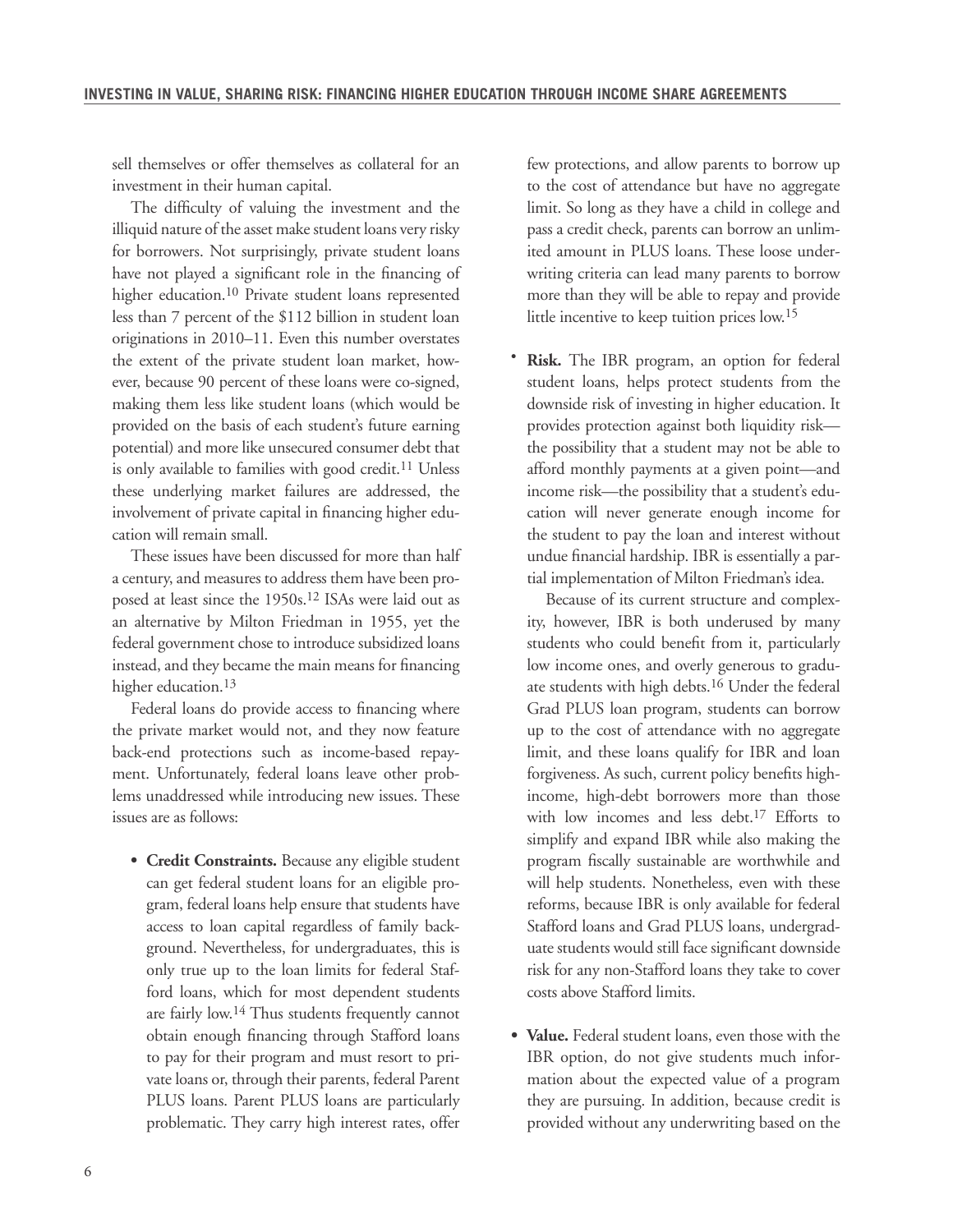economic viability of the student's chosen program, federal loans can enable students to borrow more than they will be able to repay in the future.

Although it is tempting to suggest that simply raising federal loan limits would address the issues with credit constraints and risk, doing so would also lead to more of the overborrowing and tuition inflation that is already a problem today as long as those limits are not related to the viability of the student's chosen program.

Federal student loans are important, but the problems discussed here remain unsolved. As such, policymakers need to think more creatively about new financial aid options that can provide necessary funding while also avoiding many of the flaws of the current student loan system. In particular, Friedman's ideas about ISAs are worth a second look.

#### **Income Share Agreements**

Entrepreneurs raise capital for risky projects all the time. They simultaneously attract funding and reduce their own risk by offering investors a share in the profits generated by the investment. In the event that the investment does well, the financial success compensates the investor for the additional risk taken at the start. Given the uncertainty involved in an educational investment, a student's situation is similar to that of the entrepreneur's. An instrument that allows investors to share in the success of students (as well as in their failures) would help prospective students attract necessary funding and provide far better protections in the event that an educational investment does not pay off.

ISAs are the analogous instrument for students. With ISAs, investors or other organizations provide students with financing for higher education in exchange for a percentage of their future income for a defined period of time after they finish school. Unlike a loan, there is no principal balance to repay: depending on the student's level of success after school, the individual may ultimately pay more or less than the amount financed. Therefore, the amount the student pays, and the amount the investor receives, depends on the student's income over the time period.

Following on Claire's example, instead of taking a loan, she could take an ISA, agreeing to pay 10 percent of her income for 10 years after graduation. With that ISA, if her starting salary is surprisingly high, her payments will also be higher. Yet, because her income is high, she can afford to make those payments. On the other hand, if her starting salary is surprisingly low, then her ISA payments will be surprisingly lower as well. In this case Claire invested heavily in her education, but the terms of her ISA will never require her to pay more than 10 percent of her income. She will make 120 payments, large or small, after which she will no longer have any obligation.

*These loose underwriting criteria can lead many parents to borrow more than they will be able to repay and provide little incentive to keep tuition prices low.*

This type of financing option has a number of strengths:

**• Equality of Opportunity.** ISAs would provide students with funding based on their potential to be successful in a particular program, not based on their family's economic circumstances or the presence of a co-signer. Therefore, students of all backgrounds can get the financing they need for programs that are worthwhile. This would provide students who have reached the federal loan limits but need additional financing with a better option than high-interest-rate private loans. It might also appeal to students who wish to finance the entire cost of their education through an ISA because they value the simplicity of having a single, simple contract with strong protections. Finally, unlike the previous guaranteed loan program (the Federal Family Education Loan Program) or direct federal loans, ISAs require no federal subsidy or guaranty to serve students from all backgrounds.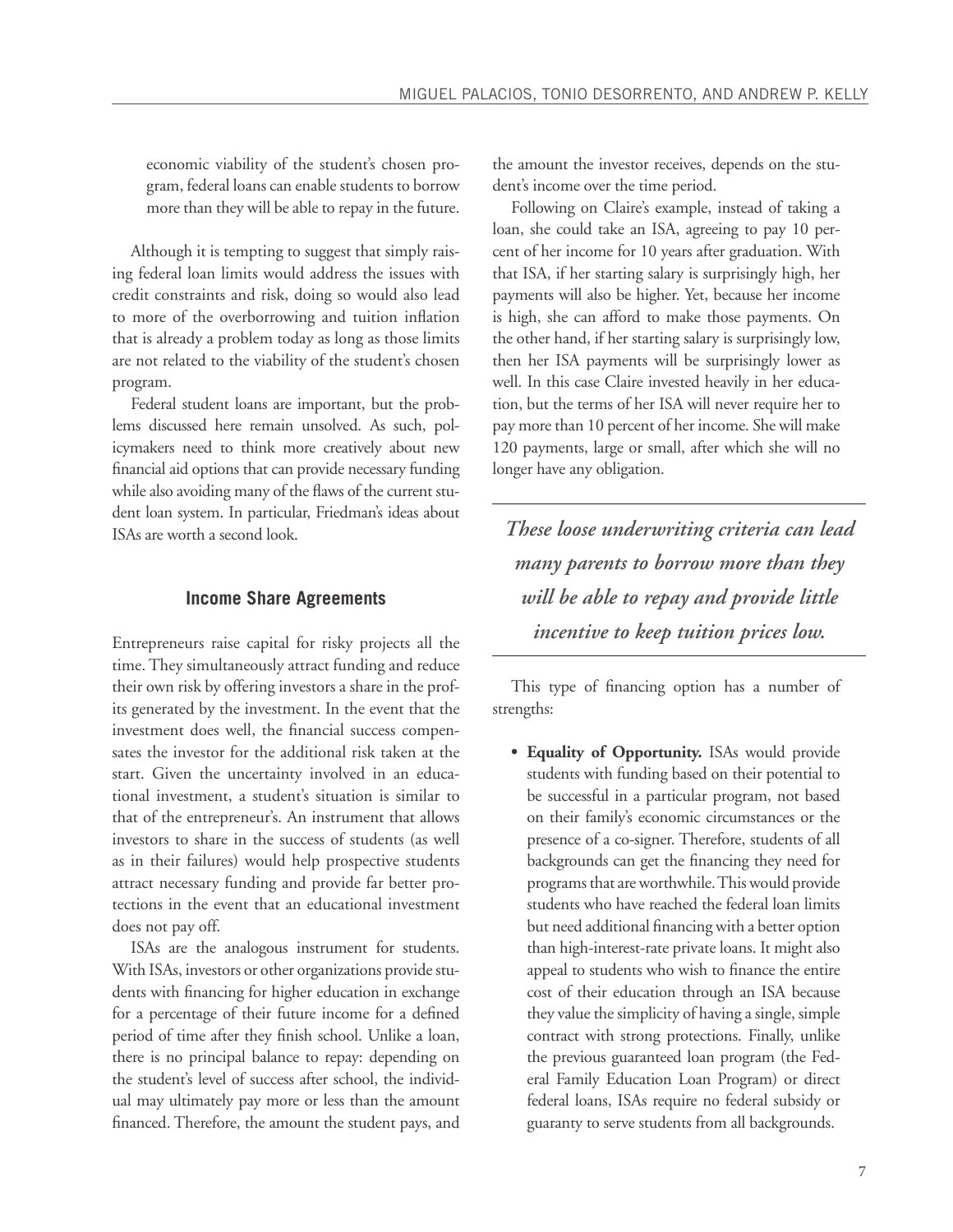**• Strong Protections for Students.** Unlike fixedpayment private loans that offer few protections to students during repayment, ISAs manage the inherent risk of a student's future income by transferring part of that risk from the student to the investor. Students are protected from the risk that their higher education investment will not pay off; the investors instead bear that risk, which is appropriate because, much like insurance, investors can pool risk and diversify it. More concretely, as with the current IBR option, students are ensured that their payments are affordable and will not last longer than the defined term. Thus students who end up doing poorly ultimately receive a subsidy because they do not fully repay the amount that was given to them.18 These risk protections are particularly important to lowincome families, who tend to be extremely riskand debt-averse.19

*With ISAs, investors or other organizations provide students with financing for higher education in exchange for a percentage of their future income for a defined period of time after they finish school.* 

**• Information about Value.** Students often have difficulty assessing the quality of educational programs and institutions, which is partly why many poor-performing programs are able to survive. Many students also choose courses of study without good information about the job prospects in their chosen field. This has created an odd status quo where the benefits of higher education are being questioned while, at the same time, some form of higher education is seen as more important than ever for success in the workforce.

The resolution of this paradox is that higher education is important and valuable, but not from any institution or program and not at any price. Students need tools that will support them

in choosing programs that will provide good educational value.

ISAs can send useful signals to students about the value investors expect a particular program to provide. Think again of prospective student Claire: suppose she can attend Good Institute, where she can finance the tuition for a degree by committing to pay 5 percent of her income for 10 years after graduation, or she can attend Mediocre School, where she can finance the tuition for a similar degree by committing to pay 10 percent of her income for 10 years. Faced with these options, Claire has a strong incentive to attend Good Institute instead of Mediocre School, even if Good Institute has higher tuition.20 In addition, there might be a third option, Worthless Program, for which she would not be able to obtain an ISA at all, putting pressure on such programs to improve their quality or go out of business.

The information that ISAs would reveal about value is where they are particularly useful when compared to current options such as federal and private loans, including those with IBR protections. As in the example in the previous paragraph, ISAs would help students choose degree programs that are economically valuable and that will lead to successful careers. This value component would also help hold higher education institutions accountable: an institution that is raising tuition without improving the economic prospects of its students would appear relatively expensive to students comparing ISA terms for various schools. By rewarding high-quality, lowcost programs, ISAs would improve the efficiency of educational delivery, lowering costs for students and making public spending on programs such as Pell Grants go further than it does now.

**• Innovation.** Because taxpayer dollars are not being put at risk with ISAs, a wider range of educational providers could take advantage of these financing tools, including many that are currently shut out of federal financial aid programs because of regulatory barriers such as accreditation. Investors would have little incentive to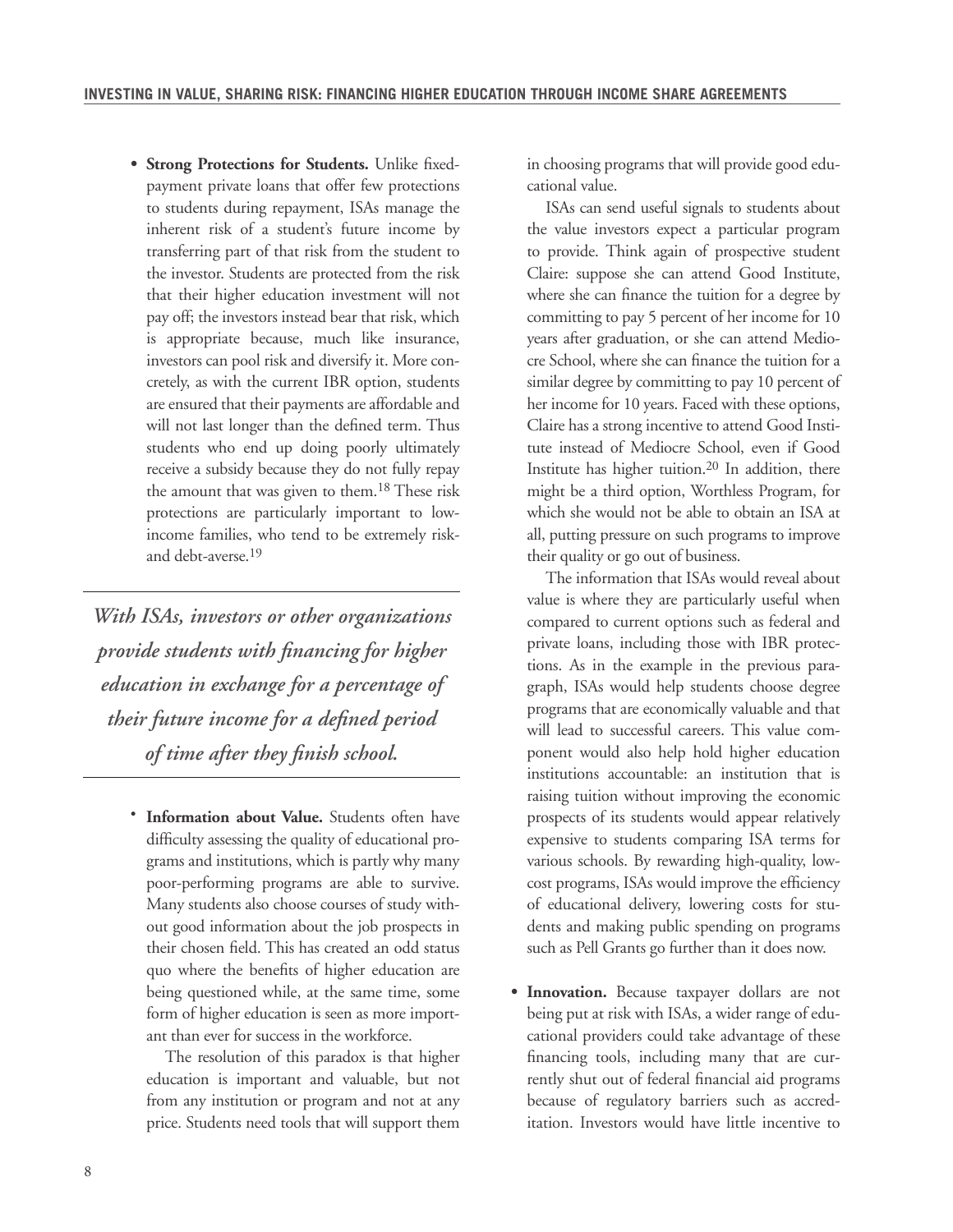invest in low-quality providers, and this selfinterest would help ensure quality control. Providers who have great confidence in the value of their product could invest as well, giving them an additional incentive to ensure their graduates perform well in the labor force. A market financed by ISAs would allow for more higher education innovation and competition than the status quo.

**• Student Support.** Because ISAs shift the risk of failure off of students and onto the investor, individuals or organizations providing ISA financing to students should have a strong incentive to provide counseling and support to students throughout the process, both before and after graduation, to help students be successful in their education and their chosen career.

#### **Potential ISA Models**

The ISA concept could be put to use in a number of ways, including the following:

- **• Profit-Seeking Funds.** Some funds will be established on purely economic grounds. ISA funds that are established for profit-seeking purposes could invest directly in students, could partner with particular schools (as done by Lumni in Latin America), or could establish platforms through which individuals could invest in students on a peer-to-peer basis (as Upstart and Pave do in the United States).21
- **• Altruistic Funds.** Other funds may be established on more altruistic grounds. Some investors will be interested in certain fields of study, others in certain types of students, and perhaps others in certain schools. For example:
	- *• Fields of Study.* Altruistic investors who are particularly interested in supporting humanities graduates might establish a fund to finance humanities students. This is more effective than a scholarship fund because students who are successful re-seed the fund for future students.

Even if the fund is subsidized so that the payback rates do not fully cover the amounts provided to students, such a fund would allow far more students to be financed than a scholarship fund, where no money is returned.

- *• Disadvantaged Students.* Altruistic investors may wish to establish nonprofit funds dedicated to investing in disadvantaged students. Such a fund could establish relationships with students early to make them aware that financing is available to go to college and then provide supports to help them navigate applying for college, completing college, and establishing themselves in the workforce. Students who are not successful would be fully protected by the payment structure of the ISA, which would actually provide a subsidy to these low-income graduates. And if the fund is set up on a nonprofit basis, then the proceeds from successful graduates would be entirely dedicated to funding future disadvantaged students. The US nonprofit 13th Avenue, for example, follows this model.
- *• Alumni Funds.* One type of fund that might be of particular interest to universities is the alumni fund. Alumni tend to be loyal to their alma maters and are an important source of funding for their schools. By giving money to their schools, alumni are sharing their success with the institution and its future students. Alumni may be willing to contribute to the funding of prospective students of their alma mater, and many may be willing to do so on a subsidized basis (in other words., demanding a lower percentage of income than might be the case in the market).22
- **• Pay It Forward.** Policymakers and analysts in a number of states have proposed state-funded ISA plans. Oregon, the pioneer in this area, proposed a Pay It Forward (PIF) program. Under PIF, students attending public universities would pay a certain percentage of income back to a state fund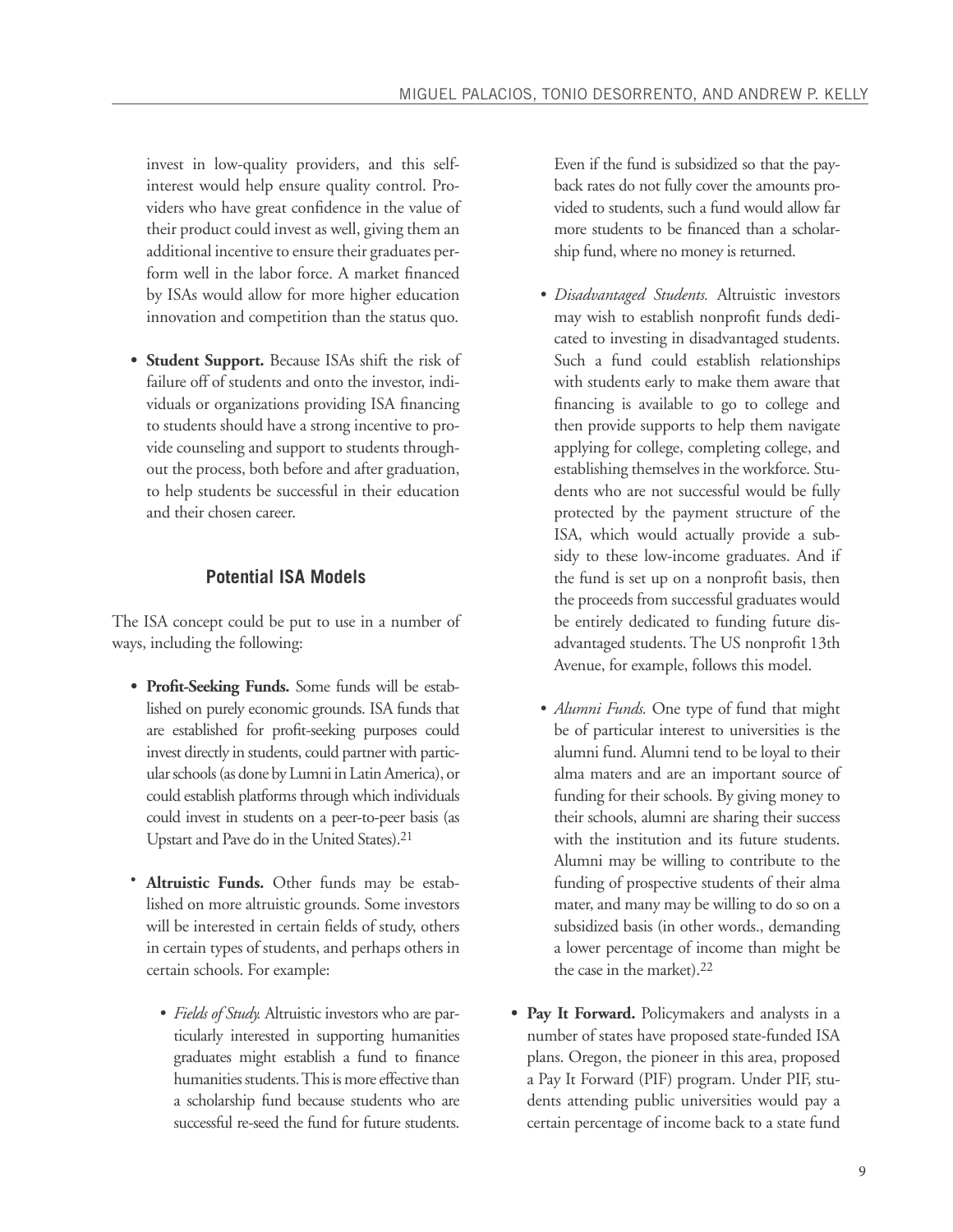for a defined period after graduation in lieu of paying tuition and fees upfront. Oregon's PIF proposal made national news in 2013. We discuss some of the strengths and weaknesses of these PIF proposals in the next section.23

**• Educational Programs.** Some educational programs may wish to directly charge students a percentage of their income instead of a flat tuition amount, providing them with a clear signal that the school is willing to invest in their success. This approach may be particularly appealing for nontraditional programs that have the potential to serve students well but do not currently have access to federal financial aid because of regulatory barriers.

#### **Common Concerns**

We now address concerns that frequently surface when discussing ISAs.

**Ethical Implications for the Relationship between Student and Investor.** Some analysts have argued that ISAs are a form of indentured servitude. This is not the case, however, because students are committing only a percentage of their future earnings, rather than making a promise of future services. Students are able to make their own career choices and employment decisions at all times, including if they choose not to work at all or to change their course of study.

If we flip the logic on its head, we can say that a loan obligation also entitles a lender to a share of a student's future earnings, a share that grows and causes hardship when the student's earnings are low. Thus, a traditional, fixed-payment student loan, particularly one that is extremely difficult to discharge in bankruptcy, more severely restricts a student's freedom than an ISA. Graduates who are struggling to repay their loans could face years or decades of hardship and limited job choices, whereas graduates with ISAs can make whatever choices they want, including taking entrepreneurial risks that may pay off in the future but that might not have been possible in the presence of student loan debt.

**Is Economic Success the Sole Value of Higher Education?** A student's economic success is *not* the only source of value for education. As mentioned earlier, an educational program can be valued for a variety of reasons, including the benefits it provides to society and the fact that it increases the earnings potential of its graduates (or a combination of these reasons). Yet, students will often need to come up with some financing to cover tuition, fees, and room and board. When this happens, students should have a robust set of financing options to help cover remaining costs—options that are available to students on the basis of future potential, not their family's economic circumstances.

If a program is not expected to generate enough future income to cover its cost to the student, the student should carefully consider the virtues of that program. The student might value the program for its own sake and might be willing to spend money without expecting financial return. From a public policy standpoint, however, there is no compelling reason to provide an additional subsidy beyond what may have already been provided to account for the program's public benefits, simply to ensure access to a program that does not provide a positive return on investment.

**Would ISAs Discriminate against Women, Minorities, or Low-Income Students?** The law in the United States is fairly clear on this topic, and it would prevent overt discrimination against certain groups on the basis of their gender or race. A more illuminating question is whether ISAs would discriminate against women or minorities more than the current loan programs do. After all, even when everyone receives the same interest rate, loans discriminate intensely on the dimension that really matters: affordability. Under a loan program with the same terms for all borrowers, a group who earns less than another despite having identical qualifications ends up with proportionally lower income after paying off that loan than the other group. To the extent that any systematic difference in income between two groups is unfair, loans in effect amplify the unfairness. If ISAs pool groups with similar qualifications but different income potential, then ISAs will partially address the unfairness that loans amplify.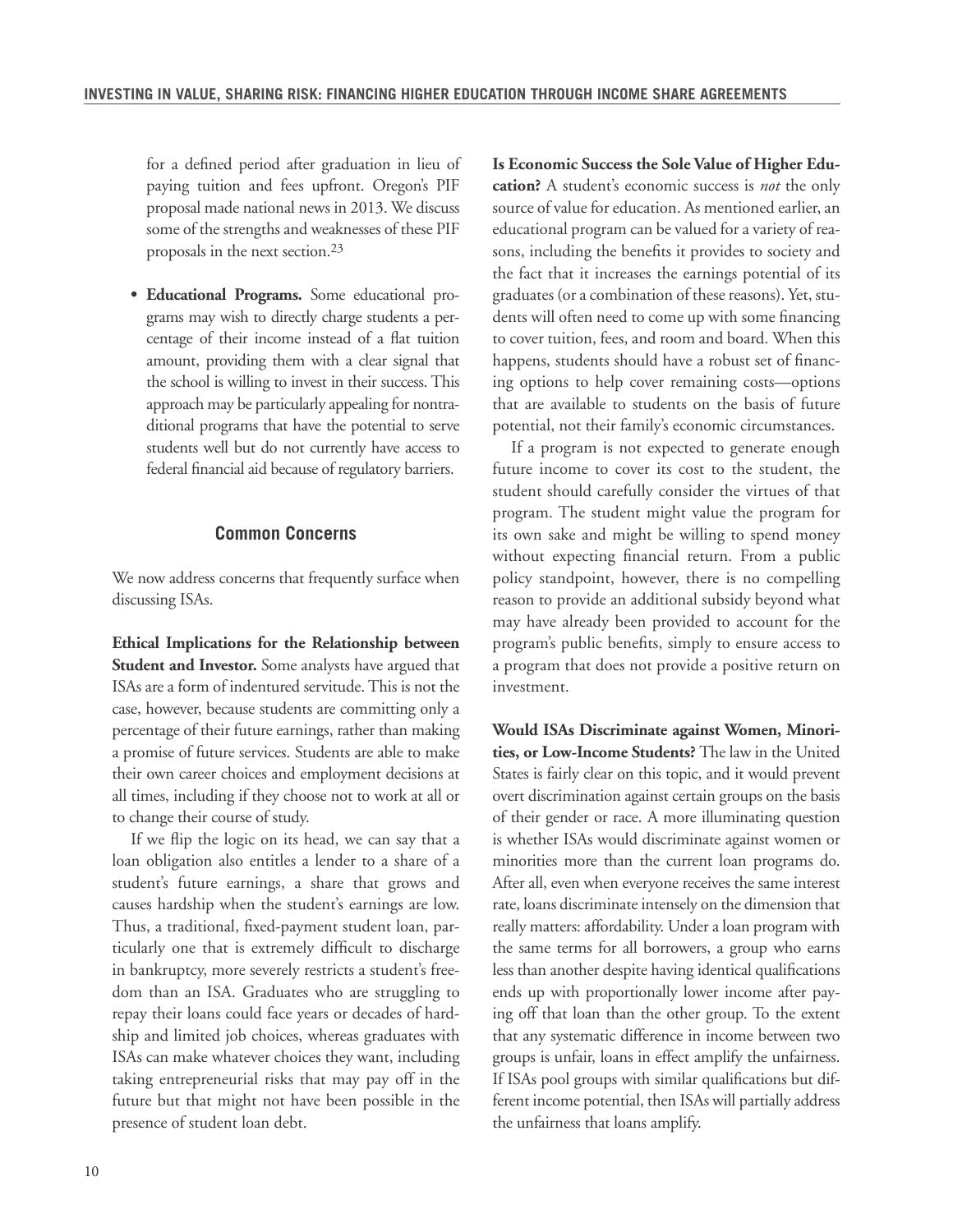**Would ISAs Just "Cream" the Best Students and Institutions?** Skeptics could argue that ISAs would only fund elite students and institutions. They would be right if elite institutions were the only economically sound higher education investment. We certainly believe and hope that is not the case. The argument for supporting broad access to higher education rests on the investment, both private and public, being economically sound. If it were not, then we would all be better off using those resources in other worthwhile investments such as early schooling, better nutrition, and wider access to health care. But the available evidence is that higher education *is* a worthwhile private investment at many different types of institutions, not just the elite ones. The alternative is quite depressing because it would imply that students from certain socioeconomic backgrounds cannot make a worthwhile investment in higher education. If the investment to earn a degree from a community college, a for-profit university, or an institution that targets minorities offers an economically sound degree, ISAs will eventually be available to back it.

This is where the value component of ISAs is significant: ISAs will provide funding on relatively expensive terms, or not at all, for programs that are not expected to generate outcomes commensurate with their costs, and similarly for students wishing to pursue programs where they are not expected to be successful. And this is exactly what we want. ISAs would help students navigate to institutions and programs where they are likely to be successful, which benefits the students and improves the efficiency of the education sector more generally.

**Is There Potential for Adverse Selection in These Contracts?** Adverse selection is always a concern when one party has better information than the other. To the extent that students know themselves and their future plans better than investors, adverse selection is a possibility: faced with identical contracts, students who know they will go into high-paying jobs will opt for traditional financing mechanisms, whereas students who plan on going into less lucrative fields will be attracted to ISAs. Given that students are often not very accurate in projecting their future income and typically have low levels of knowledge about the labor market, however, investors will most likely have better information than students about their future economic prospects in particular courses of study at particular institutions. The key feature that reduces the potential for adverse selection is that different students do not face identical contracts. Instead, investors will adjust the terms of ISAs on the basis of different circumstances, most notably in response to differences in the programs students are pursuing.

*By rewarding high-quality, low-cost programs, ISAs would improve the efficiency of educational delivery, lowering costs for students and making public spending on programs such as Pell Grants go further than it does now.*

As mentioned earlier, some states have recently proposed state-funded ISAs to help students attending institutions within the state. Under Oregon's PIF proposal, for example, every student will pay the same percentage of income back to the state during a predefined period of time.24 Because students with such a broad range of future prospects are all given the same terms, those students who foresee higher incomes in the future will more likely seek to attend a university outside of Oregon, whereas those who foresee low incomes will stay. This situation could lead to persistent deficits in Oregon's PIF fund over the long term. Given that Oregon's PIF calls for a modest percentage of income from graduates, adverse selection might end up not being an issue. Yet policymakers would be wise to acknowledge the potential for adverse selection if the policy is not carefully designed.

#### **Implications for Policymakers**

ISAs have the potential to enhance the existing options students have to finance their education. Because these contracts do not require taxpayer dollars, there is little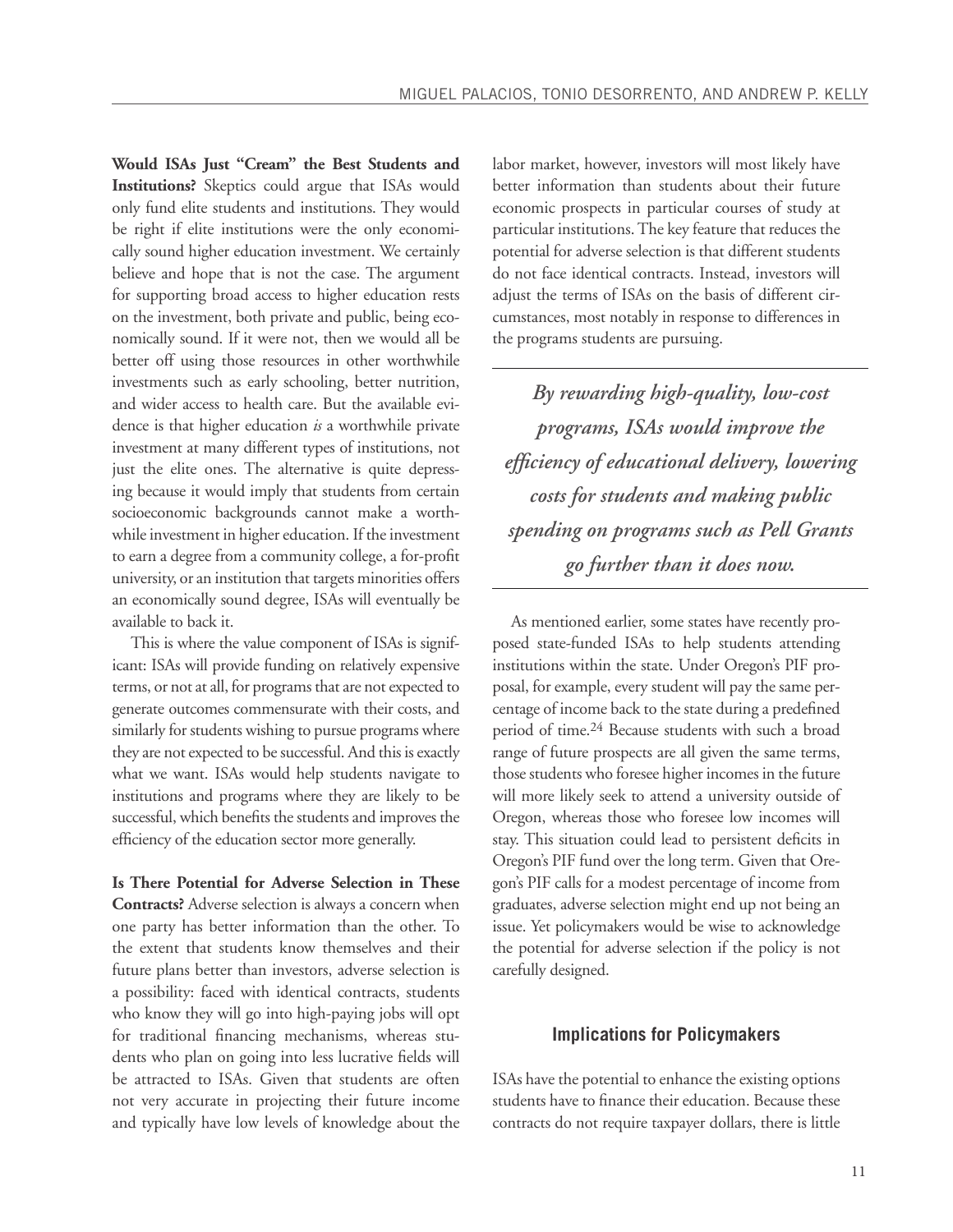risk to government coffers. If anything, to the extent that these contracts create an incentive for students to attend degree programs and institutions that are more likely to lead to future economic success, students and taxpayers will benefit. More broadly, a workforce better equipped to join the labor market will help the overall economy.

But ISAs can only grow if policy and regulation allow them to take root. In that spirit, we now turn to specific recommendations on the steps that policymakers would need to consider to enable the growth of ISAs as an alternative for higher education financing. These recommendations, by their nature, are much more specific than the ideas discussed previously. They provide a roadmap for policymakers interested in creating more space for ISAs.

Policy reforms in four major areas will facilitate the growth of ISA options for students. First, the legal treatment of ISAs needs to be clarified. Second, instead of allowing parents and graduate students to borrow up to institutional charges, policymakers should replace the PLUS program with the suggested policy changes that allow ISAs to emerge as an option for students. Third, policymakers should create a framework to deal with the interaction between ISAs and federal student loans. Fourth, data about the quality and labor market prospects of different programs should be made publicly available. We discuss each of these areas in turn.

**Legal Clarity***.* Significant legal uncertainty exists regarding the treatment of ISAs. Although a small but growing number of firms are testing this market, this legal uncertainty has made it very difficult for any kind of market to develop on a larger scale. Congress should take steps to clarify the legal treatment of these contracts so their enforceability and boundaries are as clear as those for loans. Some specific recommendations are as follows.

1.*"Ownership" by a Regulator.* ISAs need a regulatory parent at the federal level. Congress should authorize a regulator to oversee ISA providers and study the issues discussed previously. A major impediment to the growth of an ISA industry is regulatory uncertainty: not only are some of the rules uncertain, but even the *source* of any future rules is also uncertain.

In choosing a regulator, Congress should consider where ISAs best fit—is an ISA more like a loan, an investment contract, or a hedging instrument? This regulator would develop relationships with industry participants and position itself to make carefully considered decisions consistent with its treatment of other regulated industries. As we conceive them, ISAs are best viewed as substitutes for student loans and other consumer credit products.

2. *Disclosures.* ISAs have disclosure needs not addressed by existing regulations, all of which were written with traditional loans in mind. Policymakers should formulate tailored disclosure guidelines that would help consumers understand ISAs, not force providers and consumers to translate debt terms in a nonuniform way.

Specifically, the annual percentage rate cannot be estimated for ISAs, and the total cost of financing cannot be accurately estimated in advance. Policymakers should encourage ISA providers to emphasize instead key terms of ISAs, such as earnings and payments scenarios, the length of time of the income-sharing arrangement, any maximum payment amounts, and any prepayment mechanisms.

3. *Usury.* At the federal level, policymakers should make clear that the total cost of an ISA should not be used retrospectively to impute an interest rate for usury purposes and that any limits on the total cost of financing (full amount repaid, or expected to be repaid, by a borrower or ISA recipient) should be designed for ISAs with the distinct risk-sharing relationship of an ISA in mind.

States, as a consumer protection measure, limit the amount of interest that can be charged by a lender in any given scenario. Usury limits, as they are called, cap the cost of borrowing below the amount the state deems unconscionable. Usury limits typically vary according to the type of credit extended (for example, payday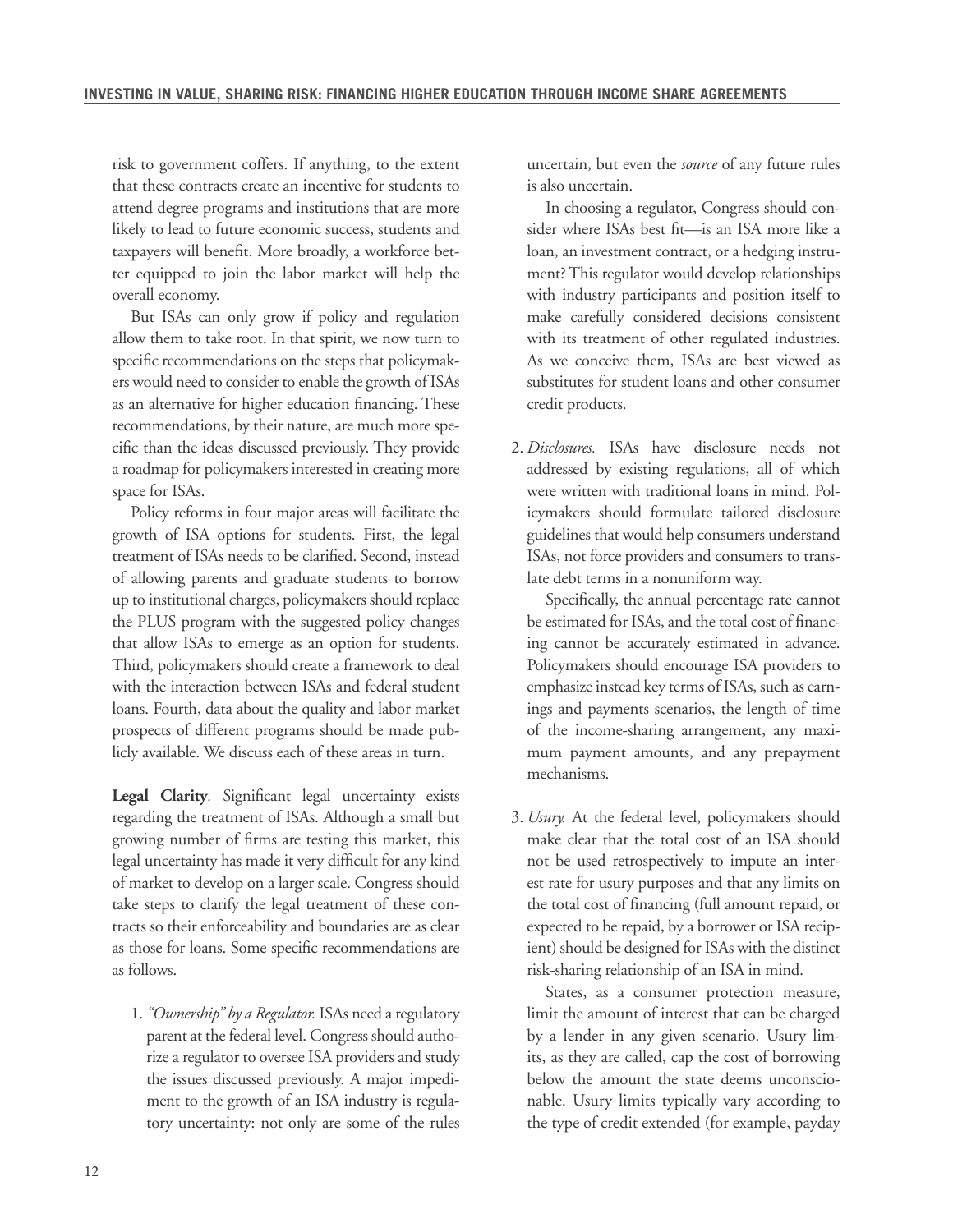loan, personal loan, small-business loan), though the limits always refer to the particular allocation of risk between lenders and borrowers. In a lender-borrower relationship, given that student loans often survive bankruptcy, the group of borrowers who will end up paying more for their loans is the group that incurs late fees and cannot prepay the loan, most likely the least successful borrowers. As such, usury limits are seen as benefiting the borrowers least likely to be financially successful.

In an ISA, the allocation of risk across the ISA provider and ISA recipient is fundamentally different. Rather than relating as lender and borrower, under an ISA the provider and recipient of capital become partners. For instance, in the context of education financing, an ISA provider bears full repayment-period income risk with the student.25 Unlike loans, the allocation of risk is such that payments are always affordable, and students who pay far more than they initially received will be doing so because they were very successful financially and can afford the payments.

Furthermore, these students' payments effectively subsidize less-successful graduates, something taken into account by investors when deciding the parameters of the contract—in particular, the percentage of income each graduate must pay upon graduation. A limit on the total payments that an ISA recipient could make analogous to a usury limit for ISAs—benefits a different category of "borrower" than a cap on payments by a loan borrower. Capping ISA payments for successful graduates increases the percentage of income at which investors are willing to finance students. As a result, limits on the total payments that a successful graduate makes end up increasing the cost of ISAs for less-successful graduates while reducing the payments successful graduates make.

4. *Servicing.* A public agency such as the US Department of Education can provide support to allow for efficient servicing of ISAs that are being used to finance postsecondary education.

In contrast to a loan servicer, who simply collects and accounts for payments received and compares them to a known amortization schedule, an ISA servicer has more duties. Most significant, an ISA servicer must verify the ISA recipient's income each year, reconcile any overpayments or underpayments, and adjust the recipient's payment obligation for the following year. The servicer must rely on federal income tax return transcripts that could be received more than a year after the recipient earned the income being verified.

An ISA servicer cannot efficiently verify a recipient's income, particularly in real time, without the involvement of the recipient's employer or the involvement of a governmental agency that can withhold wages. The former is difficult because of privacy concerns and confusion with prohibitions on the assignment of wages. With data from the Internal Revenue Service or Social Security Administration, the Department of Education could provide ISA servicers with the information they require.

*Instead, investors will adjust the terms of ISAs on the basis of different circumstances, most notably in response to differences in the programs students are pursuing.* 

5. *Treatment in Bankruptcy.* Most consumer debt is dischargeable in bankruptcy. Student loans are an exception, requiring the borrower to show an undue hardship to qualify for a discharge. ISA treatment in bankruptcy does not need to track that of loans. ISAs are designed to be affordable and should not be the cause of a graduate's bankruptcy. Unemployed graduates, for example, could fully perform on ISAs simply because they have no income and therefore no obligation—as opposed to loan borrowers, who would face fees, penalties, and negative amortization. As such, ISAs, particularly when used to fund higher education, should survive a graduate's bankruptcy.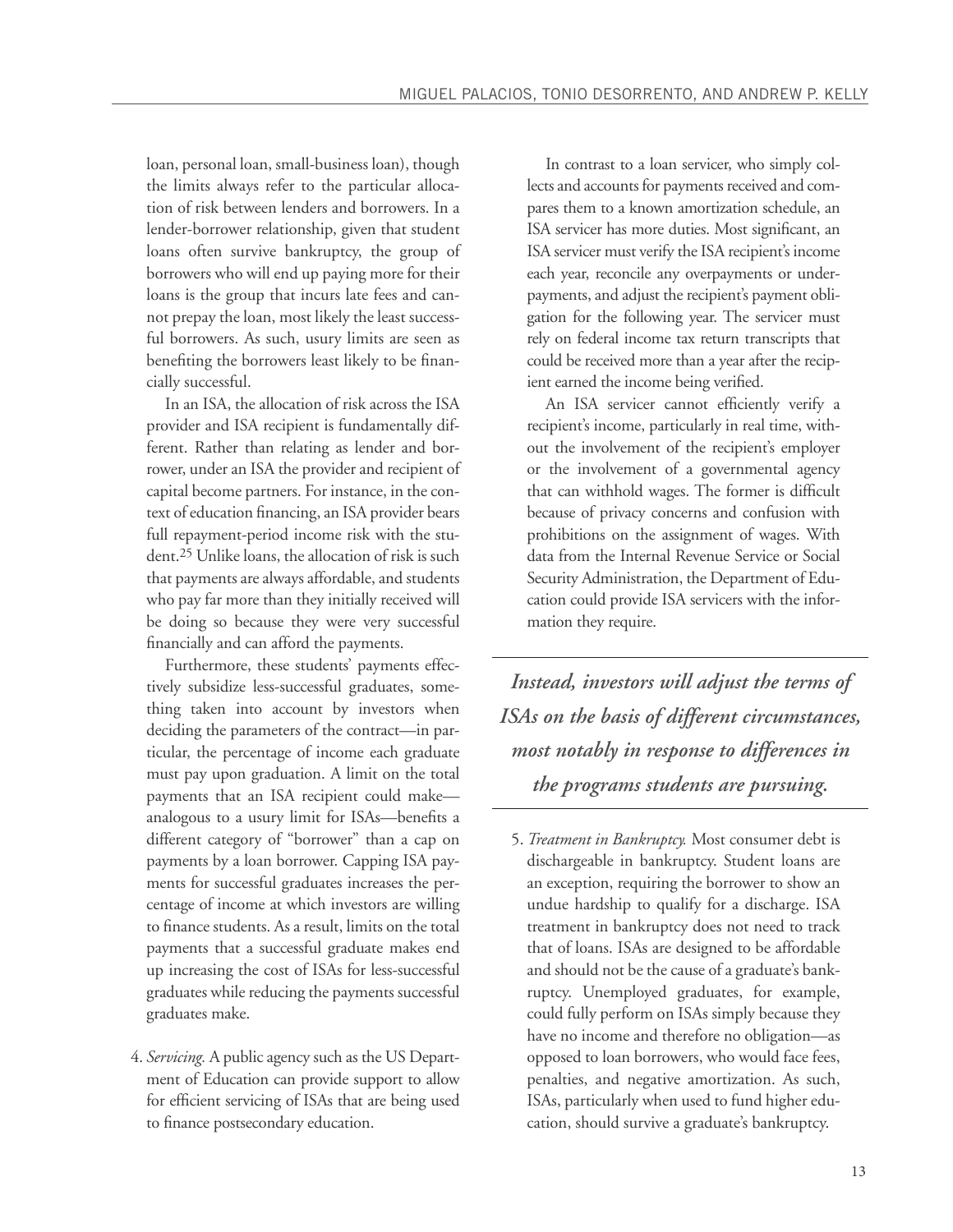6. *Taxation.* ISA participants need more certainty as to tax treatment. Congress can legislate an appropriate treatment or influence Internal Revenue Service interpretations of existing law to reduce uncertainty of tax treatment for ISA participants.

Loans have an established tax treatment. The tax treatment tracks a loan's accounting treatment, where the first money paid on a typical amortizing loan is applied first toward accrued interest and then on the amount of outstanding principal. The amount of interest is predictable from the outset, and most of the interest is paid during the first half of the amortization period. Depending on the purpose of a loan, the interest paid may be deductible for a borrower. For a lender, interest from borrowers is taxed as ordinary income.

Because ISA participants face some uncertainty regarding tax treatment of payments on the ISA, we recommend that ISAs be treated as open transactions, a class of transactions where participants book income or losses as they actually occur, not on expectations that they will occur. Payments received from graduates should be applied first as recoupment of the original investment because no set amount of profit is contracted for and the receipt of any profit is uncertain. Payments, if any, on an ISA in excess of the initial investment and servicing costs are actual realized profit and should be taxed as ordinary income.

**Loan Limits.** The federal student loan system currently offers credit without limit (up to an institution's cost of attendance) through the PLUS loan program, both for parents of dependent undergraduate students and for graduate students. Because this credit depends only in a limited way on the borrower's ability to repay, students, parents, and taxpayers are put at risk. The PLUS program also gives schools much more flexibility to raise tuition because students and parents can almost always obtain financing, regardless of the economic viability of the program pursued. Finally, the presence of virtually unlimited government credit makes it difficult for private-sector alternatives to federal loans to emerge.

Instead of allowing students and parents to borrow up to institutional charges, policymakers should put reasonable loan limits in place for federal student loans and replace the PLUS program with the suggested policy changes that allow ISAs to emerge as an option for students. In addition to federal, private, and other nonfederal loans, these reforms would give students a suite of robust financing options to finance their higher education without the downsides of unlimited borrowing through the federal program.

**Interactions with Federal Student Loans.** Policymakers should also consider the potential interactions between ISA arrangements and the federal student loan system, in particular the IBR option for federal loans.

For example, if students have private ISA or statebased PIF options available to them in addition to federal student loans, many students may use both options to finance their education. They may also use different financing tools at different points in their lives but with overlapping repayment periods. As the IBR option becomes more prominent (and potentially central) in the repayment of federal student loans, policymakers should consider how the repayment terms of IBR as currently constituted could interact with ISAs and PIF plans to create unaffordable payments or other unintended consequences.

As mentioned earlier, the effort to move to a simplified and fiscally sustainable IBR system as the primary repayment method has merits in its own right and would benefit students. Nevertheless, it could also do more to manage the interaction between federal student loans and ISA and PIF arrangements. A recent proposal by Representatives Tom Petri (R-WI) and Jared Polis (D-CO)—the ExCEL Act, which would make IBR universal and use the tax withholding system for repayment—is a starting point, but it would require further modifications, including the following:

1. Instead of having all students pay a fixed percentage of income under IBR regardless of how much they borrow, have students pay an incrementally higher percentage of income the more they borrow, again with limits on how much could be borrowed (and a corresponding limit on the percentage of income committed). For example, using hypothetical numbers, assume an individual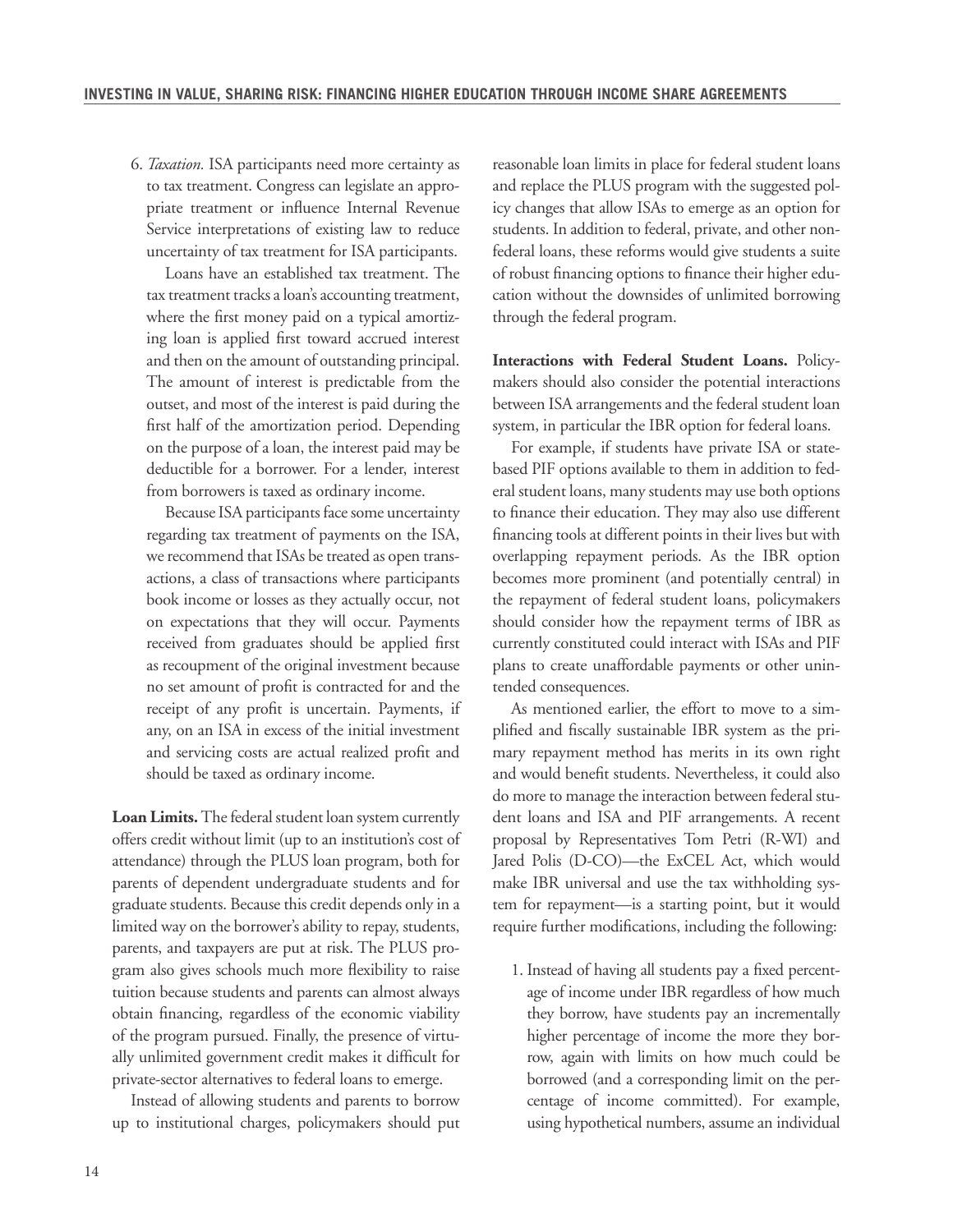uses an ISA for a \$20,000 educational expense and agrees to pay 7 percent of income. Assume that at a later point the student takes out a \$2,500 federal student loan to cover other educational expenses. If the individual then uses the IBR repayment option, he or she could end up paying between 17 and 22 percent of discretionary income (depending on the IBR option the individual is eligible for), even for this small amount borrowed through a federal loan. Instead, we argue that recognizing that the federal student loan is small, IBR payments should also be small to reflect the amount of debt. In this example, the student might pay 8 percent of discretionary income in total instead of 17 or 22 percent, with 7 percent going to the ISA and 1 percent going to repay the student's federal loan. The student would pay the 7 percent for the entire term of the ISA contract but would only pay the additional 1 percent for as long as it takes the individual to repay the \$2,500 borrowed in federal student loans.

This plan would allow a student, for example, to use an ISA for one educational expense but then also borrow federal student loans at some point for other expenses without facing an extremely large increase in the percentage of income committed, even when borrowing a small amount of federal loan dollars. This is also more natural and intuitive because it means that people commit more of their postgraduation income to student loan repayment the more they borrow, which is how other financial products work, and it provides helpful incentives for students to consider how much they are borrowing.

Consider another hypothetical example. A student takes out a PIF contract through the state of Oregon to cover tuition and fees, committing 5 percent of her income, and then borrows \$5,000 from the federal student loan system to cover other related expenses, committing an additional 2 percent of income. This student would pay 7 percent of income in total. Five percent would go to the state of Oregon every year, and 2 percent would be used for income-based repayment of the student's federal loans. If she took out more than

\$5,000, the percentage of her income spent on repayment would increase.

- 2. Policymakers should consider making the repayment framework within the Petri-Polis plan, which uses the employer withholding system, available for ISAs and PIF arrangements. In return, ISA investors or the state sponsoring the PIF plan can pay a fee. This would allow for a much simpler interaction between these various financing arrangements and would provide a single way for students to repay their educational investments. It would also reduce servicing costs significantly, provide a single process for interfacing with the employer withholding system, and allow the student and the federal government to manage the program more simply. In the PIF example we provide, the state of Oregon would pay a fee to the federal government for every contract serviced, and the Department of Education would simply transfer the 5 percent collected on behalf of Oregon to the state each year. The situation would be similar with ISAs.
- 3. The repayment obligation for ISAs, PIF arrangements, and the IBR option for federal student loans should be based on the individual's income, not full joint income, in the case of married individuals who file jointly. One way to do this would be to use the individual's earnings plus half of any joint income to determine the individual's obligation when married and filing jointly.

If these changes are not made and the IBR repayment formula continues to be based on full joint income for married individuals filing jointly, then there may be many circumstances where a couple, one of whom is repaying a federal loan through IBR and the other is paying an ISA, could end up paying a significant and unaffordable percentage of their income. This acts as a significant marriage penalty and could place a severe burden on that household. Using the earlier example, consider a situation where an individual with a federal student loan being repaid through IBR marries an individual with an ISA or PIF contract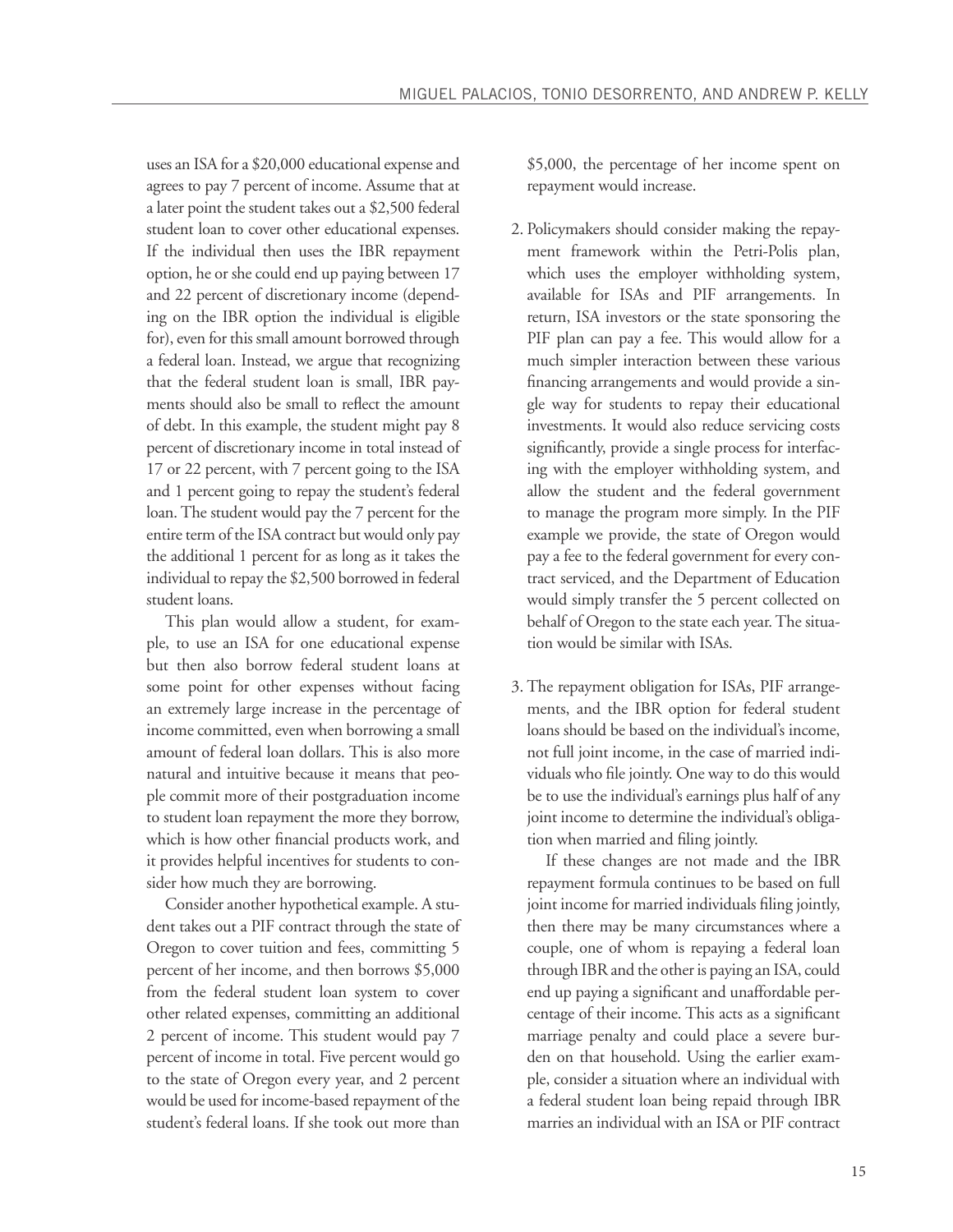that requires 7 percent of income. If the couple chooses to file jointly, they could end up paying 17 to 22 percent of income, depending on circumstances, if they have to pay their IBR obligation on the basis of joint income and then have to pay an ISA or PIF obligation on top of that.

Basing the obligation of these instruments on individual income is far simpler, is consistent with the notion that these are investments in an individual's human capital, and avoids the possibility of placing severe repayment burdens on people who choose to marry. It is also not without precedent: the three countries with the most developed income-contingent student loan systems—Australia, New Zealand, and Great Britain—all define the obligation for their loans in terms of individual income.

**Data.** Policymakers should foster efforts to collect data about the labor market results of graduates from different institutions and fields of study and disseminate those data among students, parents, and the public in general, and without infringing on student privacy. Markets function much more effectively with good data, and right now there is a dearth of good data available on outcomes for higher education institutions. Policymakers should start by repealing the federal ban on the collection of student unit record data and considering policy proposals that call for the collection and dissemination of such data (for example, the Student Right to Know Before You Go Act introduced by Senators Ron Wyden (D-OR) and Marco Rubio (R-FL)).

#### **Conclusion**

Traditional student loans create almost as many problems as they solve in financing higher education. Without government intervention, private lenders will not supply enough credit, even to students with good prospects. The federal student loan system was created decades ago as an attempt to address this market failure, and because federal loans are available with essentially no underwriting criteria, students of all backgrounds have access to some of the credit they need to go to school. More recently, programs such as income-based repayment provide students with strong protections against the downside risk of investing in higher education.

Nonetheless, federal student loans help undergraduate students only up to the Stafford loan limits, leaving many students with just private loans or Parent PLUS loans above those limits, both of which can lead to overborrowing and allow poor-performing programs to survive.

Therefore, students need access to additional financing tools—tools that overcome the underlying market failures associated with traditional student loans while increasing the information they need about the quality and likelihood of economic success offered by different programs—that they can effectively pair with federal student loans to meet their higher education financing needs. In light of this need, policymakers should take the steps outlined in this paper to facilitate the growth of ISAs and state-based PIF plans as new innovative financing options for students.26

#### **About the Authors:**

*Miguel Palacios is an assistant professor of finance at the Vanderbilt University Owen Graduate School of Management. Tonio DeSorrento is deputy general counsel of Social Finance Inc. (SoFi.com). Andrew P. Kelly is a resident scholar and director of the Center on Higher Education Reform at AEI.* 

#### **Notes**

1. Rohit Chopra, "Student Loan Debt Swells, Federal Loans Now Top a Trillion," Consumer Financial Protection Bureau, July 17, 2013, www.consumerfinance.gov/newsroom/ student-debt-swells-federal-loans-now-top-a-trillion/.

2. Emily Dai, "Student Loan Delinquencies Surge," Federal Reserve Bank of St. Louis, spring 2013, www.stlouisfed.org/ publications/itv/articles/?id=2348.

3. Federal Reserve Bank of New York, "Quarterly Report on Household Debt and Credit," November, 2013, www. newyorkfed.org/householdcredit/2013-Q3/HHDC\_ 2013Q3.pdf.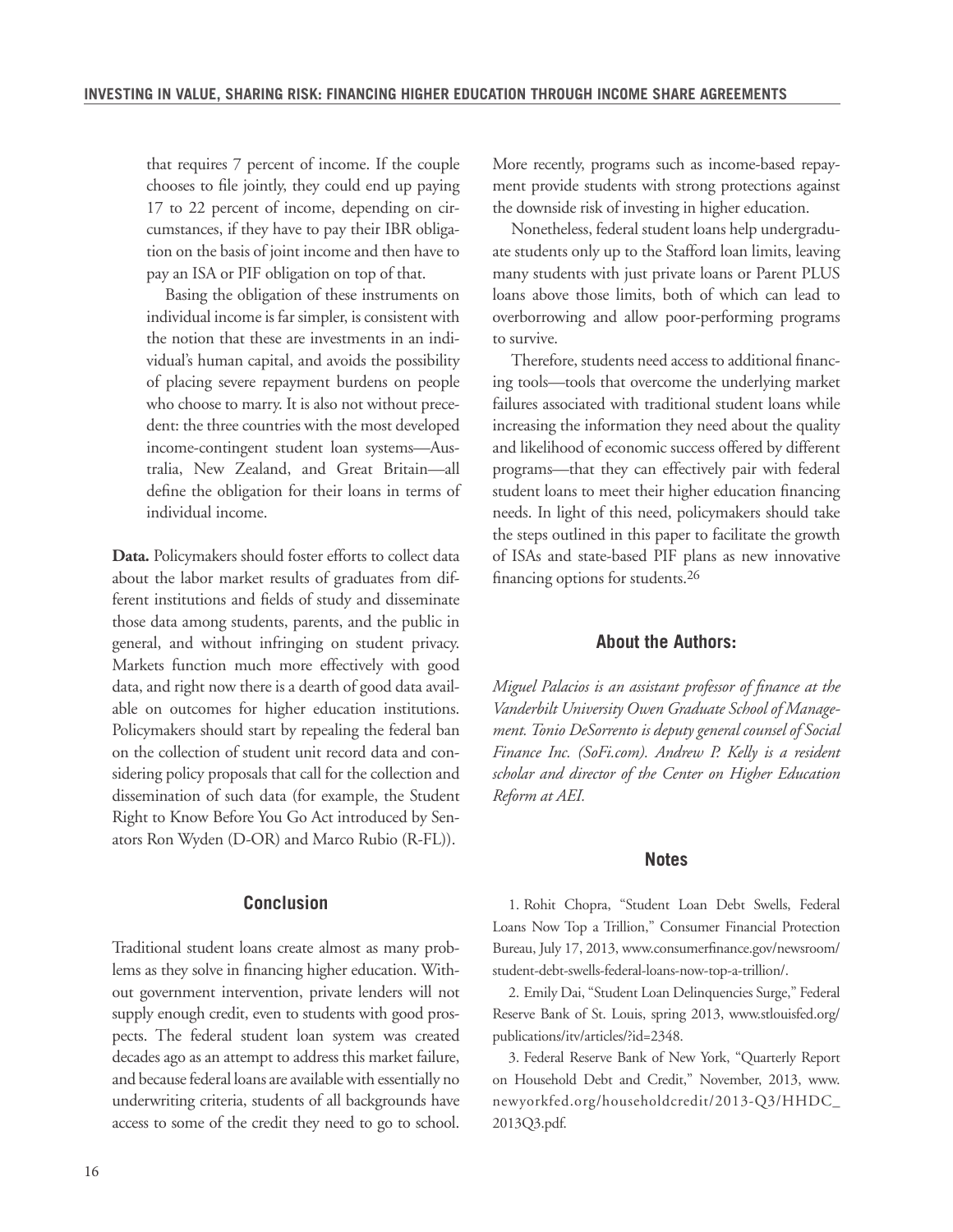4. Rohit Chopra, "A Closer Look at the Trillion," Consumer Financial Protection Bureau (blog), August 5, 2013, www.consumerfinance.gov/blog/a-closer-look-at-the-trillion/.

5. Jaison Abel, Richard Deitz, and Yaqin Su, "Are Recent College Graduates Finding Good Jobs?" *Current Issues in Economics and Finance* 20, no. 1 (2014): 1–8, www.newyorkfed. org/research/current\_issues/ci20-1.pdf.

6. We have also referred to ISAs as Human Capital Contracts (HCCs) in other writings.

7. John H. Pryor et al., *The American Freshman: National Norms Fall 2012* (Los Angeles: Higher Education Research Institute, 2012), www.heri.ucla.edu/monographs/ theamericanfreshman2012.pdf.

8. This is appropriate because most students also benefit personally from their education, primarily through an expected increase in their future earnings.

9. Better market data would allow a rough estimate, hence one of the policy recommendations we make here. But even then, significant uncertainty will remain regarding the value of college for a particular student.

10. It is true that, until 2010, private-sector loan institutions played a significant role in the delivery of federal student loans through the Federal Family Education Loan Program. Nevertheless, loans made through this program were not truly private loans because private lenders received subsidies as well as a guaranty against default in exchange for making loans where the terms were largely set by the federal government.

11. See Consumer Financial Protection Bureau, *Private Student Loans*, http://files.consumerfinance.gov/f/201207\_cfpb\_ Reports\_Private-Student-Loans.pdf, pp. 9 and 26.

12. Bruce Johnstone offers a broad description of several proposals discussed by Congress in the 1960s in his book *New Patterns for College Lending: Income Contingent Loans* (New York: Columbia University Press, 1972). Most of them involved income-contingent loans and a tax that students would have to pay on graduation.

13. The idea shows up as a footnote in Milton Friedman and Simon Kuznets, *Income from Independent Professional Practice* (Cambridge, MA: National Bureau of Economic Research, 1945). Friedman later explored it more fully in "The Role of Government in Education," later reprinted in Friedman, *Capitalism and Freedom* (Chicago: University of Chicago Press, 1962).

14. For dependent undergraduate students, the annual borrowing limit is \$5,500 in the first year, \$6,500 in the second year, and \$7,500 in other years, with an aggregate limit of \$31,000.

15. For more information, see Rachel Fishman, "The Parent Trap," Higher Ed Watch, http://higheredwatch. newamerica.net/publications/policy/the\_parent\_trap.

16. See Ben Miller and Alex Holt, "The Scariest Student Loan Figure is \$14,500," Higher Ed Watch, http:// higheredwatch.newamerica.net/blogposts/2013/debt\_dollars\_ need\_context-89338.

17. Jason Delisle and Alex Holt, "Safety Net or Windfall: Examining Changes to Income-based Repayment for Federal Student Loans," New America Foundation, October 2012, http://edmoney.newamerica.net/sites/newamerica.net/files/ policydocs/NAF\_Income\_Based\_Repayment.pdf.

18. In more technical terms, ISAs satisfy a concept of dynamic equity rather than one of static equity. Needs-based subsidies correct an inequitable situation by considering a student's situation when that individual applies for the subsidy. A better policy aims to correct an inequitable situation throughout a student's life. For a more elaborate discussion of static equity and dynamic equity, see Hessel Oosterbeek, "Innovative Ways to Finance Education and Their Relation to Lifelong Learning," *Education Economics* 9, no. 3 (1998): 219–51. Also note that depending on the taxation treatment of ISAs, students would not face a tax burden as they would with an IBR.

19. Alisa Cunningham and Deborah Santiago, "Student Aversion to Borrowing: Who Borrows and Who Doesn't," Institute for Higher Education Policy, December 2008, www.ihep.org/assets/files/publications/s-z/ studentaversiontoborrowing.pdf.

20. The fact that Claire can commit a lower percentage of her income to attend Good Institute, even though its tuition is higher, reveals that Claire can expect higher future earnings with a degree from Good Institute rather than with a degree from Mediocre Institute.

21. Pave, Upstart, and 13th Avenue (mentioned later) are organizations offering ISAs in the United States. Lumni offers ISAs in several Latin American countries, and has financed students in the US. See www.pave.com, www.upstart.com, www.13thavenuefunding.org, and www.lumni.net.

22. For example, Social Finance (or SoFi) has tapped into alumni networks to provide privately financed student loans. Alumni networks can be similarly tapped to provide funding via ISAs.